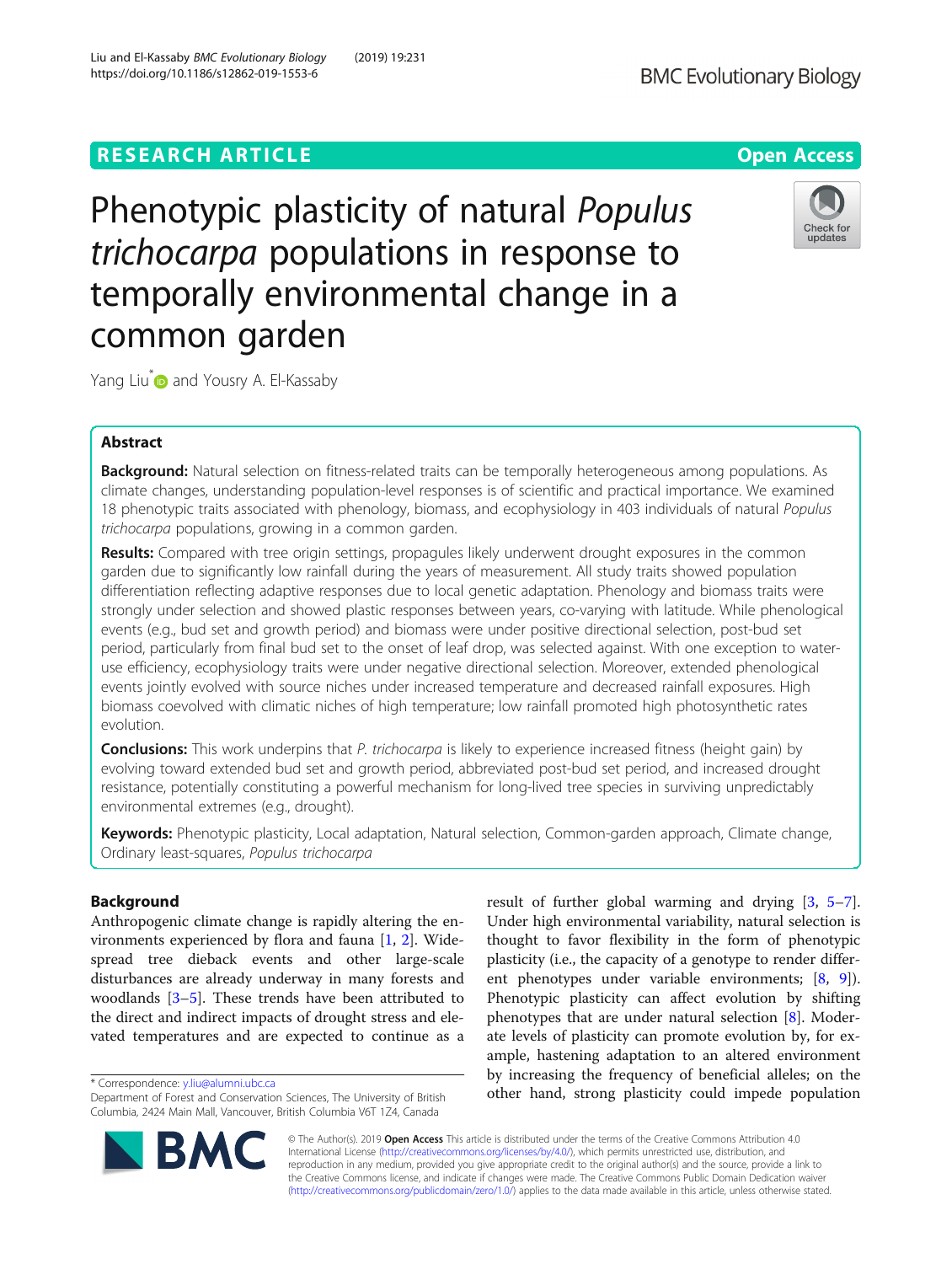responses to natural selection by removing selective forces that would otherwise drive adaptation through genetic change [[10](#page-13-0)–[12](#page-13-0)]. If patterns of plasticity are genetically variable, phenotypic plasticity can evolve in response to selection imposed by variable environments [[13](#page-13-0)–[15](#page-13-0)]. One of the essential goals in understanding the impact of climate change on plants is to determine the relative contribution to population persistence made by phenotypic plasticity, phenotypic selection, and the evolution of the plastic response in fitness-related traits.

Common-gardens are perhaps the most powerful approach to explore the goal of how climate change likely affects plasticity. In a common garden, propagules from natural populations are reared under the same condition; environmental factors associated with population differentiation can be evaluated based on the strength of genetic clines in phenotypes, assuming that average phenotypes vary due to natural selection and reflect local adaptation to environmental gradients  $[16]$  $[16]$ . Given a common environmental exposure, thus over time phenotypic differences can be ascribed to genetic differences rather than the effect of ontogeny or plastic developmental responses. In general, geographically separated populations have undergone bouts of selection imposed by their biotic and abiotic factors, leading to different genetic population structure. Hence, a common-garden experiment permits testing the predictions of adaptation theory (e.g., [[17](#page-13-0)–[19](#page-13-0)]) and revealing the genetic differentiation among populations as set by their past environments (e.g., a burgeoning field of genome-wide association studies).

We invoked common-garden experiments to assess adaptability under temporally environmental changes by using black cottonwood (Populus trichocarpa) natural populations as a study system. Rapid anthropogenic global change is jeopardizing the persistence of populations and species, particularly trees that define the ecosystem they occupy and shape local biodiversity [[20,](#page-13-0) [21](#page-13-0)]. However, a paucity of studies has dealt with this question in forest trees (e.g.,  $[22-24]$  $[22-24]$  $[22-24]$  $[22-24]$ ). The genetic basis of phenology traits (e.g., bud-break [[25](#page-13-0)]), biomass traits (e.g., wood characteristics [\[26](#page-13-0)]) and ecophysiology traits (e.g., stomata [[27](#page-13-0)]) in *P. trichocarpa* has been detected and underpins population-wide geographical patterns. Genetically based clines for these traits can signify adaptation to continuous environmental variation along gradients, yet phenotypic divergence along gradients can also arise due to plasticity and/or neutral processes [[28](#page-13-0), [29\]](#page-13-0).

To determine whether trees genetic clines are adaptive over time, 18 phenology, biomass, and ecophysiology traits of 403 P. trichocarpa genotypes from 29 natural populations were assessed in a common garden over multiple years. In this study, we first asked whether patterns of within-generation phenotypic plasticity of each trait differed between years and varied across populations as well as the

relationship between plasticity and fitness. Second, we studied the extent of the temporal variation in the form, direction, and magnitude of natural selection imposed on phenotypic traits. Addressing these two questions informs us whether plasticity of the studied traits is adaptive or not. If plasticity can increase relative fitness across variable environments, then plasticity is adaptive; conversely, plasticity is nonadaptive if it moves phenotypes farther away from the optimum due to environmental changes [\[12,](#page-13-0) [30](#page-13-0)]. Moreover, non-adaptive plasticity can also be neutral due to differences in trait expression through development. Third, we investigated whether traits under strong selection exhibit more pronounced joint evolution with source niche climate. Linking responses of populations to environmental variation and the conditions to which they evolved in the past helps predict possible tendencies of trait evolution under climate change.

## Results

Main results would be reported based on the analysis of 18 traits related with phenology, biomass, and ecophysiology in 403 individuals from 29 natural populations of Populus trichocarpa, measured in a common garden over consecutive years, 2008–2010.

## Propagules in the common garden likely underwent drought exposures

Given all trait measurements performed prior to August of each year (Additional file [1:](#page-12-0) Note S1), climate in 2009 (or 2010) denoted the period of September 2008 (or 2009) to August 2009 (or 2010), respectively (data source in Additional file [1](#page-12-0): Note S2). While monthly average temperature between the two years fluctuated mainly in January through March with a mean difference of 2 °C (Additional file [1](#page-12-0): Figure S2A), considerable monthly precipitation changes occurred in September through March with a mean difference of 41 mm (Additional file [1](#page-12-0): Figure S2A). Year 2010 had both higher mean temperature and more rainfall than 2009, but the difference was not statistically significant ( $P = 0.81$  and 0.32, respectively, by paired *t*-test; Additional file [1:](#page-12-0) Figure S2B). By comparing climates in the common garden with in tree origin sites, we found that mean annual temperature in the Garden was significantly higher than in the origin sites of North  $(P = 0.0076$  by Wilcoxon test; Fig. [1](#page-2-0)a) but not significantly different to sites of South and Oregon ( $P = 0.39$  and 0.07, respectively; Fig. [1](#page-2-0)a); by contrast, mean annual precipitation was significantly lower in the Garden than in all tree origin sites of the three demes (all  $P < 0.05$ ; Fig. [1](#page-2-0)b). This indicates that propagules in the common garden were likely to experience environmental exposures to drought.

Correlations between garden climate and traits showed negative relationships in all phenology traits but post-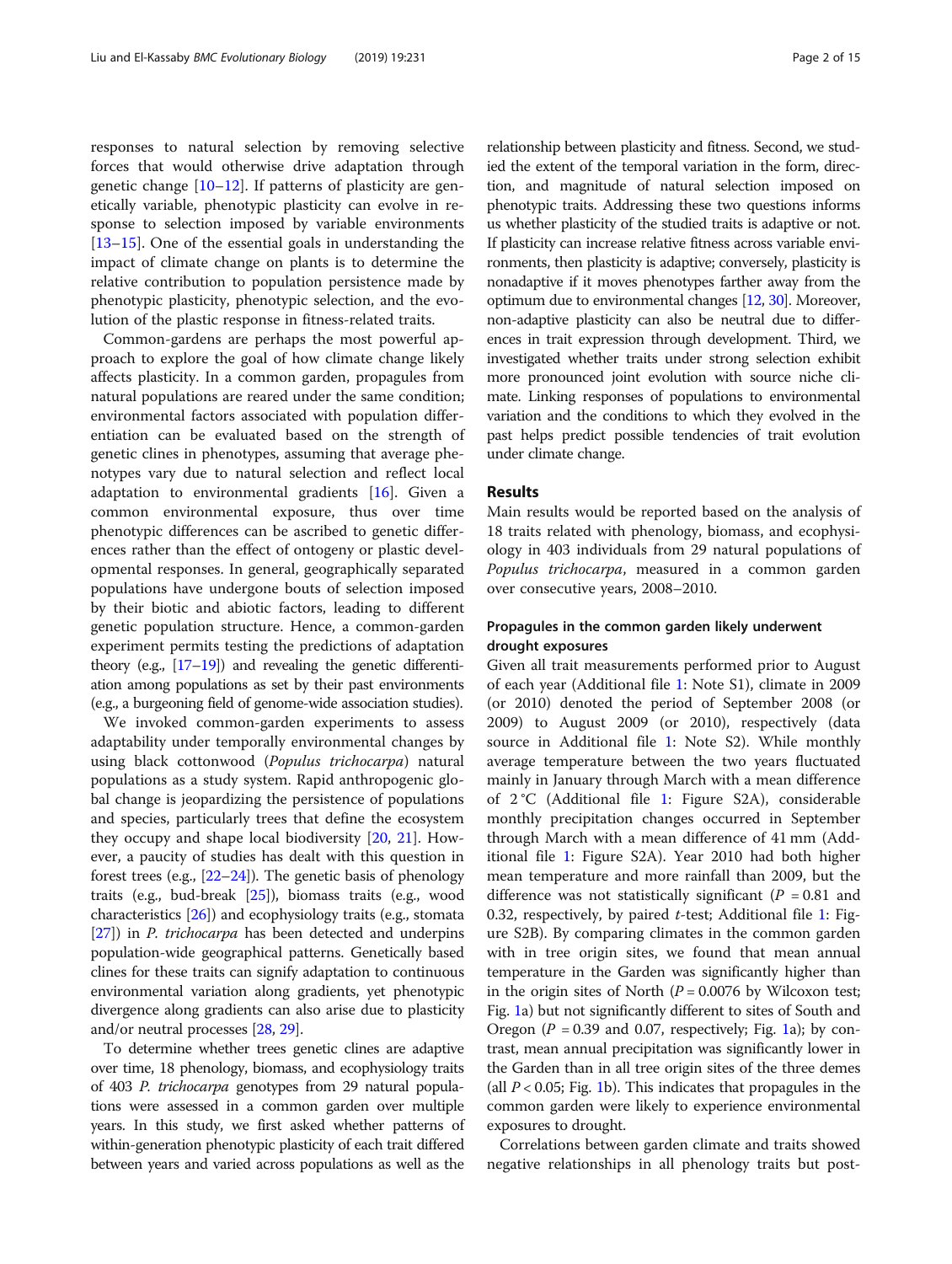<span id="page-2-0"></span>

file [1](#page-12-0): Note S2). (C) Radar plot showing all trait-climate correlations in the common garden settings. All traits are grouped into three categories (phenology, biomass, and ecophysiology). The position of traits along the radial axis indicates the strength of correlation. The solid black line represents zero correlation; the region inside (or outside) this line represents negative (or positive) correlations, respectively. The maximum negative and positive correlations are − 0.58 and 0.61, respectively, marked on the graph. See Table [1](#page-3-0) for concise annotation for the traits

bud set period, all ecophysiology traits but C: N, LMAsummer and WUE, and positive relationships in all biomass traits but height: volume (Fig. 1c). Climate had high correlations ( $|\rho| > 0.4$  and  $P < 0.001$ ) positively with height  $(0.61)$ , volume  $(0.57)$ , LMA<sub>summer</sub>  $(0.59)$ , and WUE (0.41) and negatively with canopy duration (-0.58), growth period (− 0.53), and  $g_s$  (− 0.42) (Fig. 1c). This indicates that differences in the expression of traits across years are associated with the environment that propagules experienced in the common garden.

## Population-by-year interaction reveals strength and direction of plasticity

All five phenology and two biomass traits (Table [1](#page-3-0)) significantly varied among populations (all  $P < 0.001$ ) and

between years (all  $P < 0.001$  except for height: diameter) (Fig. [2](#page-4-0) and Table [2](#page-5-0)), reflecting population divergence likely due to local genetic adaptation and phenotypic plasticity. Our data revealed that genetic correlations between phenology traits were very strong (all  $|r| > 0.9$ ,  $P < 0.001$ ) in populations (Additional file [1:](#page-12-0) Table S2) and post-bud set period was negatively correlated with the other four phenology and two biomass traits (Additional file [1](#page-12-0): Table S2). The average trait values clinally varied (Fig. [2](#page-4-0)a) in populations distributed in a latitudinal gradient (Additional file [1](#page-12-0): Figure S1), indicative of genetically based clines. The populations of the northern deme had higher variability than those from the other two demes (Fig. [2a](#page-4-0)). Best linear unbiased predictions (BLUPs) can be used to compare which genotypes are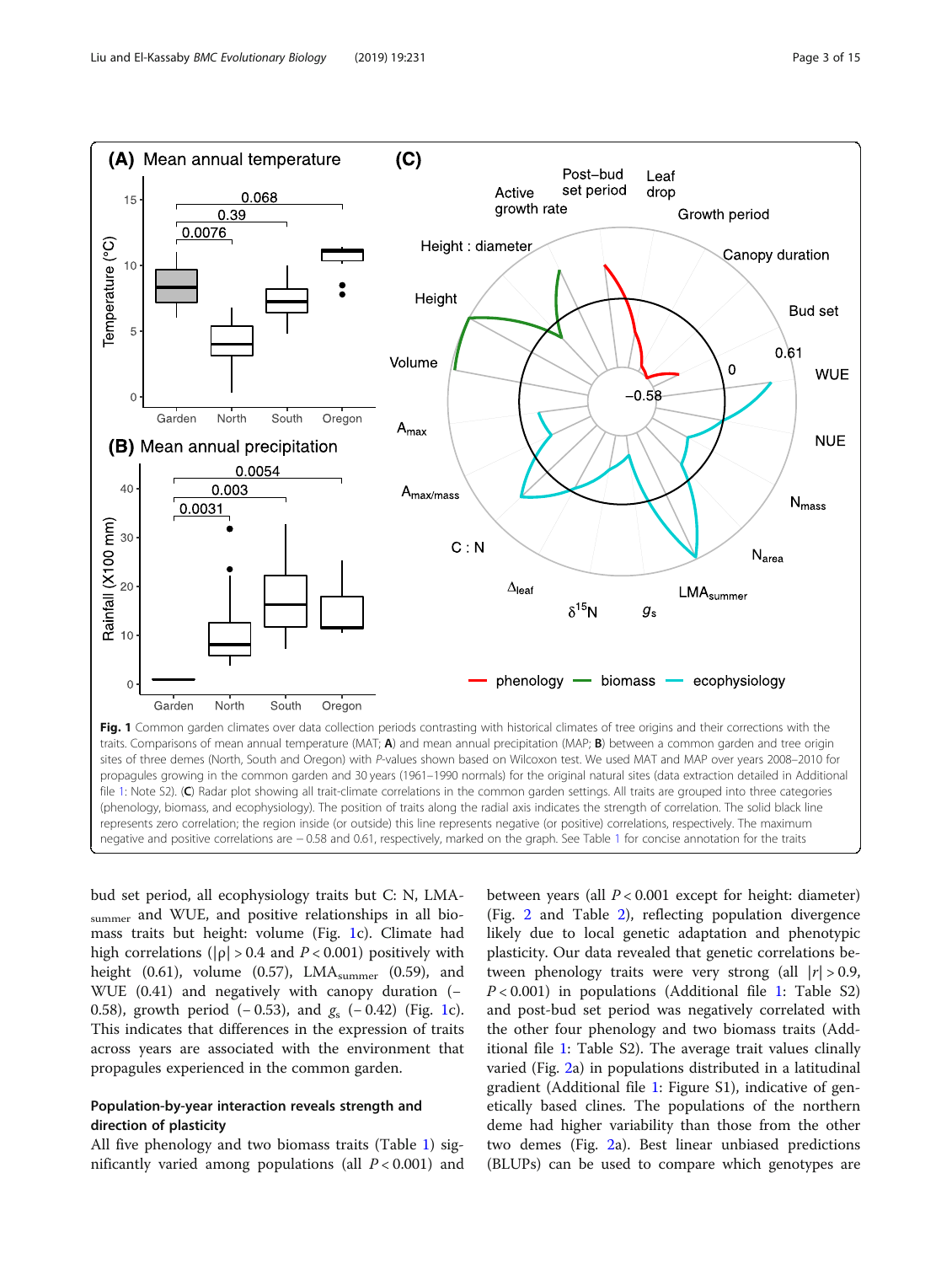| Category/Trait                                                | Unit                                                          |
|---------------------------------------------------------------|---------------------------------------------------------------|
| Phenology trait                                               |                                                               |
| Bud set                                                       | d (Julian date)                                               |
| Canopy duration (bud break to 100% leaf drop)                 | d (Julian date)                                               |
| Growth period (bud break to final bud set)                    | d (Julian date)                                               |
| Leaf drop                                                     | d (Julian date)                                               |
| Post-bud set period (bud set to 100% leaf drop)               | d (Julian date)                                               |
| Biomass trait                                                 |                                                               |
| Active growth rate                                            | cm $d^{-1}$                                                   |
| Height: diameter (ratio)                                      | cm: cm                                                        |
| Height                                                        | cm                                                            |
| Volume                                                        | cm <sup>3</sup>                                               |
| Ecophysiology trait                                           |                                                               |
| $A_{\text{max}}$ (maximum photosynthetic rate)                | $\mu$ mol CO <sub>2</sub> m <sup>-2</sup> s <sup>-1</sup>     |
| A <sub>max/mass</sub> (photosynthetic rate per unit dry mass) | $\mu$ mol CO <sub>2</sub> g <sup>-1</sup> s <sup>-1</sup>     |
| C: N (carbon to nitrogen ratio)                               | $mg \, mg^{-1}$                                               |
| $\Delta_{\text{leaf}}$ (leaf carbon isotope discrimination)   | $\%$                                                          |
| $\delta^{15}$ N (stable nitrogen isotope ratio)               | $\%$                                                          |
| $qs$ (stomatal conductance)                                   | mol H <sub>2</sub> O m <sup>-2</sup> s <sup>-1</sup>          |
| LMA <sub>summer</sub> (leaf mass per unit area in summer)     | $mg cm^{-2}$                                                  |
| N <sub>area</sub> (leaf nitrogen content per unit area)       | $mg$ mm <sup><math>-2</math></sup>                            |
| N <sub>mass</sub> (leaf nitrogen content per unit dry mass)   | $mg \, mg^{-1}$                                               |
| NUE (photosynthetic nitrogen-use efficiency)                  | $\mu$ mol CO <sub>2</sub> g <sup>-1</sup> N s <sup>-1</sup>   |
| WUE (instantaneous water-use efficiency)                      | $\mu$ mol CO <sub>2</sub> mmol <sup>-1</sup> H <sub>2</sub> O |

<span id="page-3-0"></span>Table 1 List of study traits measured in 403 Populus trichocarpa individuals from 139 provenances classified into 29 populations of three demes in a common environment over two years

more or less plastic [\[31](#page-13-0)] as shown in Additional file [1](#page-12-0): Figure S3, and the plasticity differences were significant among genotypes based on tests for the random effect (i.e., 'Genetics') in all traits (all  $P \le 0.008$ ) except for canopy duration (Table [2\)](#page-5-0). The magnitude of the year effect was comparable to the variation ascribed to populations (i.e., value range of year-effect fell within population variation; Fig. [2](#page-4-0)a). For the phenology traits, only postbud set period was higher in 2010 than in 2009, while the other traits had higher values in 2009 (Fig. 2A); for the biomass traits, active growth rate was higher in 2010 than in 2009 and height: diameter was comparable between the two years (Fig. [2a](#page-4-0)). This indicates that the magnitude of plasticity was considerably high for populations between years. Consistent with this observed pattern of plasticity between years, estimated trait values were higher in 2010 only for post-bud set period and active growth rate (Additional file [1](#page-12-0): Figure S4). Furthermore, we found significant population-by-year interactions (all  $P \leq$ 0.004; Table [2](#page-5-0)), attesting to among-population differences in the plastic responses to yearly varying environments. Compared with 2009, plasticity decreased in 2010 in all phenology traits except for post-bud set period (Fig. [2b](#page-4-0)). Populations of the northern deme were more sensitive to temporal environmental fluctuations than other populations in southern or Oregon demes (Fig. [2](#page-4-0)b).

In contrast to phenology and biomass traits, all ecophysiology traits significantly varied among populations (all  $P < 0.01$ ), reflecting population differentiation for all traits; but only five of the 11 ecophysiology traits (C: N,  $\delta^{15}$ N,  $g_s$ , LMA<sub>summer</sub>, and WUE) significantly differed between years (all  $P \le 0.033$ ) (Additional file [1](#page-12-0): Table S3 and Figure S5), indicating plasticity of the five ecophysiology traits. These traits were significantly correlated with at least another ecophysiology trait (all  $P < 0.05$ , smallest  $|r| = 0.63$ ) except for  $\delta^{15}N$  and LMA<sub>summer</sub> (Additional file [1:](#page-12-0) Table S2). The average trait values varied less clearly along a latitudinal gradient (Additional file [1](#page-12-0): Figure S5) compared with phenology and biomass traits (Fig. [2\)](#page-4-0). The populations of the northern deme displayed higher variability than those from the other two demes (Additional file [1:](#page-12-0) Figure S5). BLUPs seemed homogenous across the populations (Additional file [1](#page-12-0): Figure S3) and the random effect ('Genetics') was significant only in  $\Delta_{\text{leaf}}$  and  $g_s$  (all  $P \le 0.0005$ ; Additional file [1](#page-12-0): Table S3). The magnitude of population-level plasticity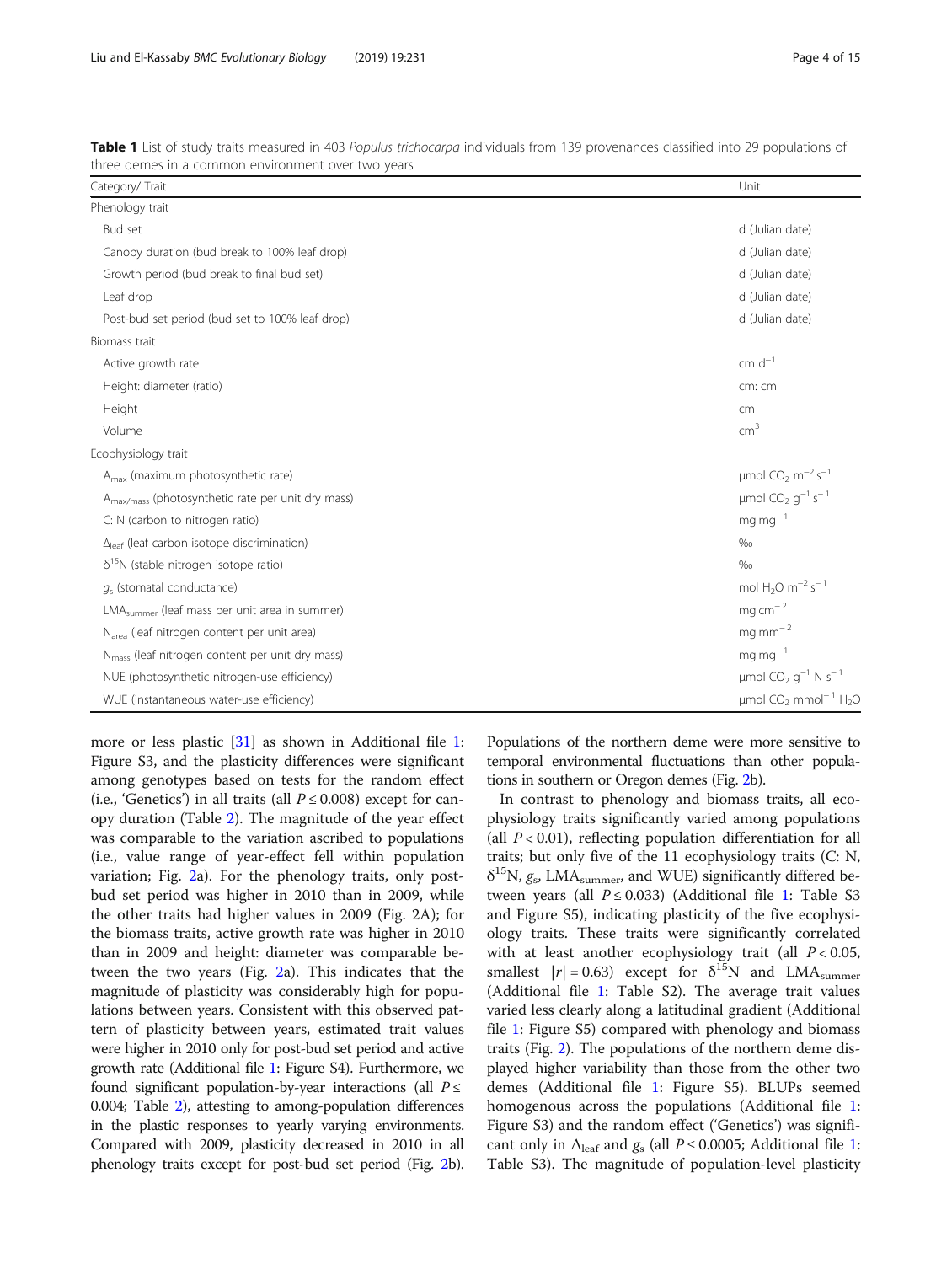<span id="page-4-0"></span>

filled circle) and for two years representing two temporal environments (red and blue empty-circles for 2009 and 2010, respectively) from a REML-linear mixed model (Table [2](#page-5-0)). Hence, black circles show the mean trait values for each population (averaged over years); red and blue circles show the mean trait value (average across all populations) in 2009 and 2010, respectively. Note that the horizontal position of the red/ blue circles is uninformative and they are just placed in the center of each panel for visualization. Error bars represent 95% credible intervals and two vertical green lines delimit the populations into three demes, that is, northern, southern and Oregon (from left to right), where populations were aligned accordingly from 1 to 30 (details in Additional file [1:](#page-12-0) Figure S1 and Table S1). (B) Phenotypical plasticity between years is variable among populations. Populations are separated by vertical dashed lines. The filled-circles are OLS mean trait values for each population over two years (black and red dots for 2009 and 2010, respectively) with 95% credible intervals. See Table [1](#page-3-0) for concise annotation for the traits

between years was minor compared to the variation due to population (Additional file [1](#page-12-0): Figure S5). Moreover, there was no significant population-by-year interaction for all these traits except for  $A_{\text{max}}$  (Additional file [1:](#page-12-0) Table S3), indicating minor among-population differences in the plasticity of ecophysiology traits. Similar to phenology and biomass, populations of the northern deme were more sensitive to different temporal environments in ecophysiology (Additional file [1:](#page-12-0) Figure S6).

## Population differentiation in traits is driven by selection

The  $Q_{ST}$  analysis indicated high differentiation in the phenology, biomass, and most of ecophysiology traits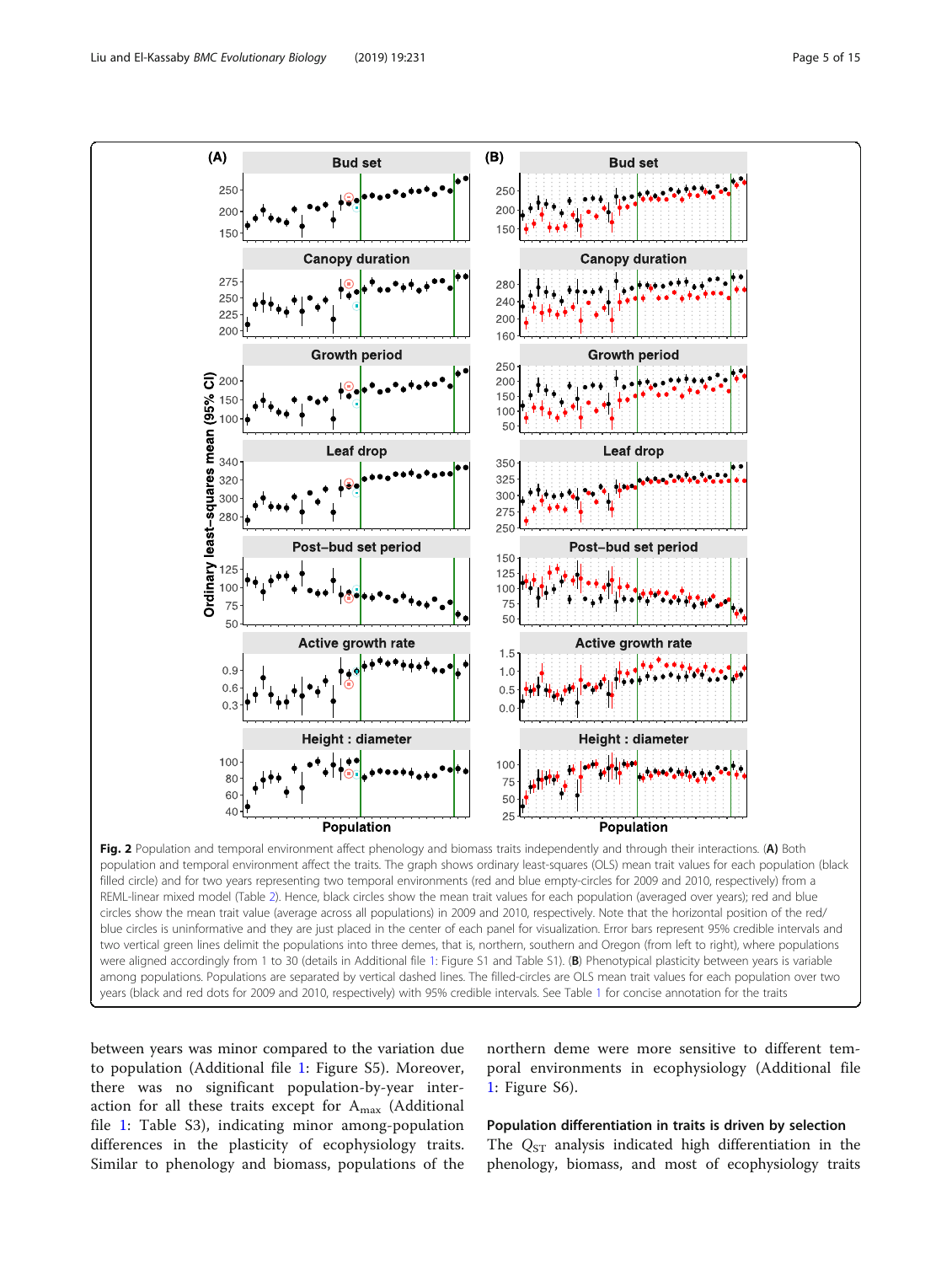|                      |               | <b>Bud</b> set |                                 |                                 |         | Canopy duration    |                      |         | Growth period        |                                                                            | Leaf drop |                     |                    |                | Post-bud set period |                    |           | Active growth rate |               |         | Height: diameter |             |
|----------------------|---------------|----------------|---------------------------------|---------------------------------|---------|--------------------|----------------------|---------|----------------------|----------------------------------------------------------------------------|-----------|---------------------|--------------------|----------------|---------------------|--------------------|-----------|--------------------|---------------|---------|------------------|-------------|
|                      |               |                | NDF DDF F/X <sup>2</sup> P      |                                 |         | DDF $F/\chi^2$ $P$ |                      |         | $DDF$ $F/\chi^2$ $P$ |                                                                            |           | $DF$ $F/\chi^2$ $P$ |                    |                | DDF $F/\chi^2$ $P$  |                    |           | DDF $FX^2$ $P$     |               |         | $DDF F/X^2 P$    |             |
| Popltn               | 28            |                | 582 44.02 <10 <sup>-4</sup> 509 |                                 |         |                    | $21.44$ < $10^{-4}$  | 547     |                      | $36.11$ < $10^{-4}$ 619 42.20 < $10^{-4}$ 497 23.464 < $10^{-4}$ 573 17.53 |           |                     |                    |                |                     |                    |           |                    | $10^{-4}$     | 609     | 13.03            | $10^{-4}$   |
| Year                 |               | 424            |                                 | $297.48$ < 10 <sup>-4</sup> 458 |         |                    | $441.68$ < $10^{-4}$ | 436     | 556.53               | $\frac{4}{5}$                                                              | 439       | 263.22              | $\frac{1}{2}$      | $-410$         |                     | $93.455 < 10^{-4}$ | 44        | 123.08             | $\frac{4}{5}$ | 456     | $rac{4}{3}$      |             |
| Popltn x Year        | $\frac{8}{2}$ | 424            | 6.08                            | $\frac{4}{5}$                   | 459     | 2.55               | 0.004                | 437     | 5.48                 | $\frac{4}{5}$                                                              | 439       | 7.26                | $10^{-4}$          | $\frac{11}{4}$ | 6.913               | $\frac{4}{5}$      | 45        | 3.18               | $\frac{4}{5}$ | 456     | 24               | 0.001       |
| Genetics             |               | $\leq$         | 54.79                           | $\times 10^{-4}$ NA             |         | 6.31               | 0.12                 | ⋚       | 27.22                | $< 10^{-4}$                                                                | $\leq$    |                     | $92.109 < 10^{-4}$ | $\not\leq$     | 11.424              | 0.008              | ≸         | 45.39              | $10^{-4}$     | ≸       | 80.167           | $< 10^{-4}$ |
| Model fit statistics |               | 0.878          |                                 |                                 | 0.735   |                    |                      | 0.846   |                      |                                                                            | 0.894     |                     |                    | 0.714          |                     |                    | 0.763     |                    |               | 0.718   |                  |             |
|                      | AIC<br><      | 6393.95        |                                 |                                 | 6381.67 |                    |                      | 6751.05 |                      |                                                                            | 5372.29   |                     |                    | 6050.42        |                     |                    | $-42.16$  |                    |               | 5953.03 |                  |             |
|                      |               | REML 6273.95   |                                 |                                 | 6261.67 |                    |                      | 6631.05 |                      |                                                                            | 5252.29   |                     |                    | 5930.42        |                     |                    | $-162.16$ |                    |               | 5833.03 |                  |             |

Table 2 Variance partitioning of phenology and biomass traits using REML-linear mixed models for the comparison of trait responses across 29 Populations over two years and

<span id="page-5-0"></span>Table 2 Variance partitioning of phenology and biomass traits using REML-linear mixed models for the comparison of trait responses across 29 Populations over two years and

correction (a = 0.05) are shown in bold. Denominator degrees of freedom (<br>partitioning for ecophysiology traits reported in Additional file 1: Table S3 partitioning for ecophysiology traits reported in Additional file [1](#page-12-0): Table S3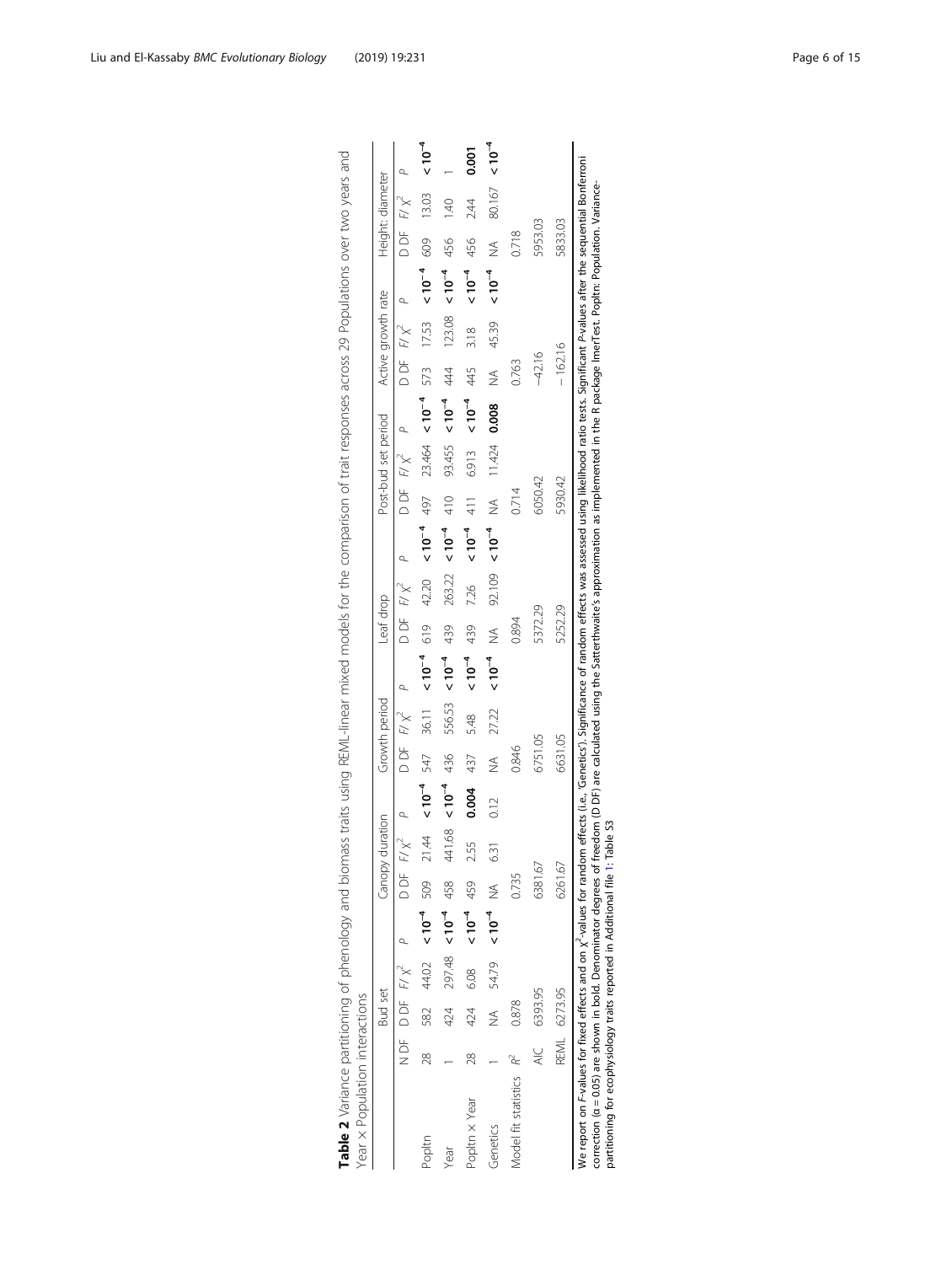<span id="page-6-0"></span>

(Table [1](#page-3-0)) among the 29 populations (Fig. 3). Both point estimates and 95% Bayesian CIs exceeded the  $F_{ST}$  95% CI (0.015–0.177) for all traits but  $\delta^{15}$ N and NUE (Fig. 3). In particular, phenology and two biomass traits (height and volume) showed indications of considerably higher than neutral divergence  $(Q_{ST} > 0.8 > F_{ST})$  (Fig. 3). This indicates that natural selection imposed on phenology and biomass prevailed over on ecophysiology. This additionally confirmed phenotypic divergence in the common garden as evidence of adaptation rather than drift.

#### Strength and direction of selection on traits over time

In the phenotypic selection analysis, annual height gain was used as a proxy for fitness. Fitness had significantly high correlations with phenology traits (|ρ| ranging from 0.55 to 0.88; all  $P < 0.0001$  $P < 0.0001$ ; Additional file 1: Figure S7). For biomass traits, fitness was highly correlated with active growth rate ( $\rho = 0.88$ ,  $P < 0.0001$ ) as expected (N.B. fitness estimated as plant size (height) gain here), but not with height: diameter ( $\rho = -0.01$ ,  $P = 0.1064$ ) (Additional file [1:](#page-12-0) Figure S7). Nine of 11 ecophysiology traits had significant correlations  $(P < 0.05)$  with fitness, in which only C: N and WUE showed positive relationships (Additional file [1:](#page-12-0) Figure S7). Individuals with higher fitness also exhibited higher phenotypic plasticity for two phenology traits (bud set and growth period with  $\rho = 0.7$ and 0.4, respectively; both  $P < 0.0001$ ), active growth rate ( $\rho$  = 0.54; *P* < 0.0001), and three ecophysiology traits (C: N, NUE, and WUE with  $\rho = 0.18, 0.10,$  and 0.15, respectively; all  $P < 0.05$ ) (Additional file [1:](#page-12-0) Figure S8), but there was a reverse fitness-plasticity relationship for post-bud set period ( $\rho = -0.68$ ;  $P < 0.0001$ ), height: diameter ( $\rho = -0.18$ ;  $P <$ 0.0001), and two ecophysiology traits ( $\delta^{15}$ N and N<sub>mass</sub> with  $p = -0.16$  and  $-0.19$ , respectively; both  $P < 0.05$ ) (Additional file [1:](#page-12-0) Figure S8).

Selection analysis revealed 36 cases of statistically significant selection: 24 cases of linear selection (β) on the 18 study traits, 11 cases of stabilizing (quadratic) selection (negative  $\gamma$ ), and one case of disruptive selection (positive γ) (Table [3](#page-7-0); statistic details in Additional file [1](#page-12-0): Table S4 and S5). Similar results were obtained when relative fitness residuals were used as fitness (Additional file [1:](#page-12-0) Figures S9 and S10). With one exception to postbud set period, high values of phenology and biomass traits (i.e., longer periods of phenological events and high biomass) were associated with increased fitness over two years (Table [3](#page-7-0)). On the premises of considering significant selection only, high ecophysiology trait values for WUE were associated with increased fitness consist-ently over the two years (Table [3](#page-7-0)); high  $\Delta_{\text{leaf}}$  and  $g_s$  were consistently associated with lower fitness (Table 3). Based on the data pooled from both years, findings illustrated that linear selection on all 18 traits varied between years (Additional file [1](#page-12-0): Table S6). With the exception of four ecophysiology traits ( $A_{\rm max/mass}$ ,  $\delta^{15}N$ ,  $g_s$  and  $N_{\rm area}$ ), all tests for Year  $\times$  β interactions for each trait rejected the null hypothesis that these selection differentials were equivalent (Additional file [1:](#page-12-0) Table S6), indicating that most of the traits had heterogeneous selection differentials between years. Specifically, selection direction was concordant over time for each of phenology and biomass traits (Table  $3$ ), but the magnitude of selection significantly differed over time. WUE and  $\Delta_{\text{leaf}}$ , though consistent selection directions, underwent different strength of selection over time (Table [3](#page-7-0) and S6). In addition, high  $g_s$  was equally selected against over time (Table 3 and S6).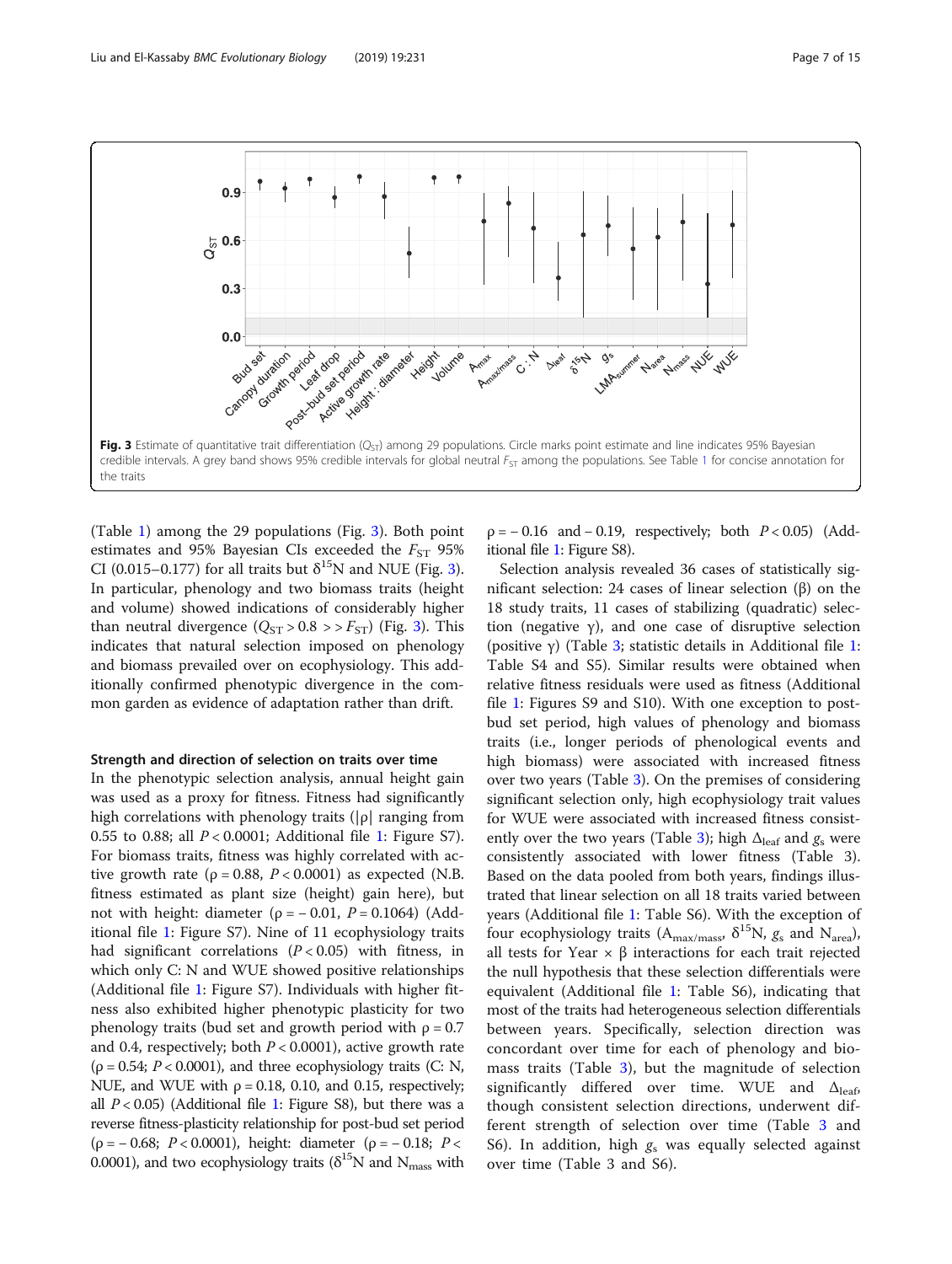| Trait                  | Year | β           | γ           |
|------------------------|------|-------------|-------------|
| Bud set                | 2009 | $0.255***$  | $-0.043***$ |
|                        | 2010 | $0.386***$  | $-0.027$    |
| Canopy duration        | 2009 | $0.121***$  | $-0.032$    |
|                        | 2010 | $0.240***$  | $-0.042$    |
| Growth period          | 2009 | $0.187***$  | $-0.036*$   |
|                        | 2010 | $0.347***$  | $-0.102***$ |
| Leaf drop              | 2009 | $0.232***$  | $-0.023$    |
|                        | 2010 | $0.342***$  | $0.201***$  |
| Post-bud set period    | 2009 | $-0.162***$ | $-0.047**$  |
|                        | 2010 | $-0.316***$ | $-0.108***$ |
| Height: diameter       | 2009 | $0.082***$  | $-0.060**$  |
|                        | 2010 | $0.008***$  | $-0.073*$   |
| Active growth rate     | 2009 | $0.293***$  | $-0.032**$  |
|                        | 2010 | $0.399***$  | $-0.023$    |
| $A_{max}$              | 2009 | $-0.077***$ | $-0.024$    |
|                        | 2010 | 0.002       | $-0.092$    |
| A <sub>max/mass</sub>  | 2009 | $-0.053**$  | $-0.042*$   |
|                        | 2010 | $-0.054$    | $-0.038$    |
| C: N                   | 2009 | $-0.025$    | 0.027       |
|                        | 2010 | 0.045       | $-0.065$    |
| $\Delta_{\text{leaf}}$ | 2009 | $-0.054**$  | $-0.050$    |
|                        | 2010 | $-0.110***$ | $-0.037$    |
| $\delta^{15}$ N        | 2009 | $-0.002$    | $-0.019$    |
|                        | 2010 | $-0.028$    | $-0.038$    |
| $g_{\rm s}$            | 2009 | $-0.093***$ | $-0.035$    |
|                        | 2010 | $-0.089**$  | $-0.090*$   |
| LMA <sub>sumer</sub>   | 2009 | $-0.037*$   | $-0.018$    |
|                        | 2010 | 0.027       | $-0.051$    |
| $\rm N_{\rm area}$     | 2009 | 0.006       | 0.010       |
|                        | 2010 | 0.007       | $-0.046$    |
| $N_{mass}$             | 2009 | 0.031       | 0.010       |
|                        | 2010 | $-0.059$    | $-0.062$    |
| <b>NUE</b>             | 2009 | $-0.082***$ | $-0.006$    |
|                        | 2010 | $-0.011$    | $-0.047$    |
| WUE                    | 2009 | $0.029*$    | $-0.007$    |
|                        | 2010 | $0.097***$  | $-0.093**$  |

<span id="page-7-0"></span>**Table 3** Linear ( $\beta$ ) and quadratic ( $\gamma$ ) selection differentials for phenology, biomass, and ecophysiology traits

Significance: \* P < 0.05, \*\* P < 0.01, \*\*\* P < 0.001

The signs and magnitudes indicate the direction and strength of the linear (β) or non-linear (γ) selection on each trait in either year. Significant F-tests indicates nonzero selection differentials (Additional file [1:](#page-12-0) Table S4) on a trait in a given year. The selection differential describes both direct and indirect selection on each trait. It equals to the regression coefficient of relative fitness onto standardized trait values after controlling the effect of any unmeasured traits on fitness by including a random intercept term, 'Genetics' (i.e., average Euclidean genetic distance using genetic marker data). For quadratic selection, a negative, significant value of γ indicates stabilizing selection, while a positive value is evidence for disruptive selection (tests detailed in Additional file [1:](#page-12-0) Table S5). Both selection analyses were visualized in Additional file [1:](#page-12-0) Figures S9 and S10

For thoroughness, we also calculated linear selection gradients to evaluate direct selection on each trait while controlling the effect of possible unmeasured traits on fitness (Additional file [1:](#page-12-0) Note S4). The selection gradients partly agreed with the selection differentials, and consistently showed that active growth rate was under positive selection over time (Additional file [1](#page-12-0): Table S7). As the selection gradient determines statistically how much selection acts directly on each trait versus indirectly through correlations with other traits, missing data of ecophysiology traits may impede the reliability of such multivariate analysis applicable to our case. We therefore focused on analysis of selection differentials for results interpretation.

Finally, we presented evidence that stabilizing selection acted on height: diameter over the two years (Table 3 and Additional file [1:](#page-12-0) Figure S10; based on test for significance and peak falling within the values of a given trait across populations); also on traits in a single year, which included growth period, post-bud set period, Amax/mass, <sup>g</sup><sup>s</sup> and WUE (Table <sup>3</sup> and Additional file [1](#page-12-0): Figure S10). In addition, we found evidence of disruptive selection acted on leaf drop in one year (Table 3 and Additional file [1](#page-12-0): Figure S10).

#### Joint evolution of traits and source niche climate

We investigated evolutionary associations between traits and the environment that is tied to source niche climate conditions populations were exposed to in the past. To begin with, phenology and biomass traits coevolved with latitude (Fig. [4](#page-8-0)), which supported these traits variation in a latitudinal gradient (Fig. [2a](#page-4-0)). Phenology traits had most strongly supported evolutionary associations with niche climates. Specifically, four of five phenology traits (bud set, canopy duration, growth period, and leaf drop) had positive associations with both temperature (MAT) and rainfall (PSeasonality); post-bud set period was also highly associated with these two climate variables but in a negative manner (Fig. [4](#page-8-0)). Moreover, increased temperature in wettest quarter (TWettestQtr) and decreased precipitation in warmest quarter (PWarmestQtr) promoted phenology evolution towards extended bud set and abbreviated post-bud set period (Fig. [4\)](#page-8-0). High investment in biomass (height and volume) was found in areas with high temperature (Fig. [4\)](#page-8-0). In addition, high photosynthetic rate ( $A_{\text{max}}$  and  $A_{\text{max/mass}}$ ) had strongly supported negative associations with precipitation (PSeasonality); by contrast, high rainfall (MAT and PSeasonality) was strongly associated with C: N in a positive manner (Fig. [4](#page-8-0)). However, WUE was not significantly driven by any climate variable of source niches (Fig. 4). Estimated correlation coefficients in all the BayesTraits analyses ranged from  $-0.33$  to 0.41, and 24 of 120 were individually strongly supported ( $logBF > 10$ ). The 19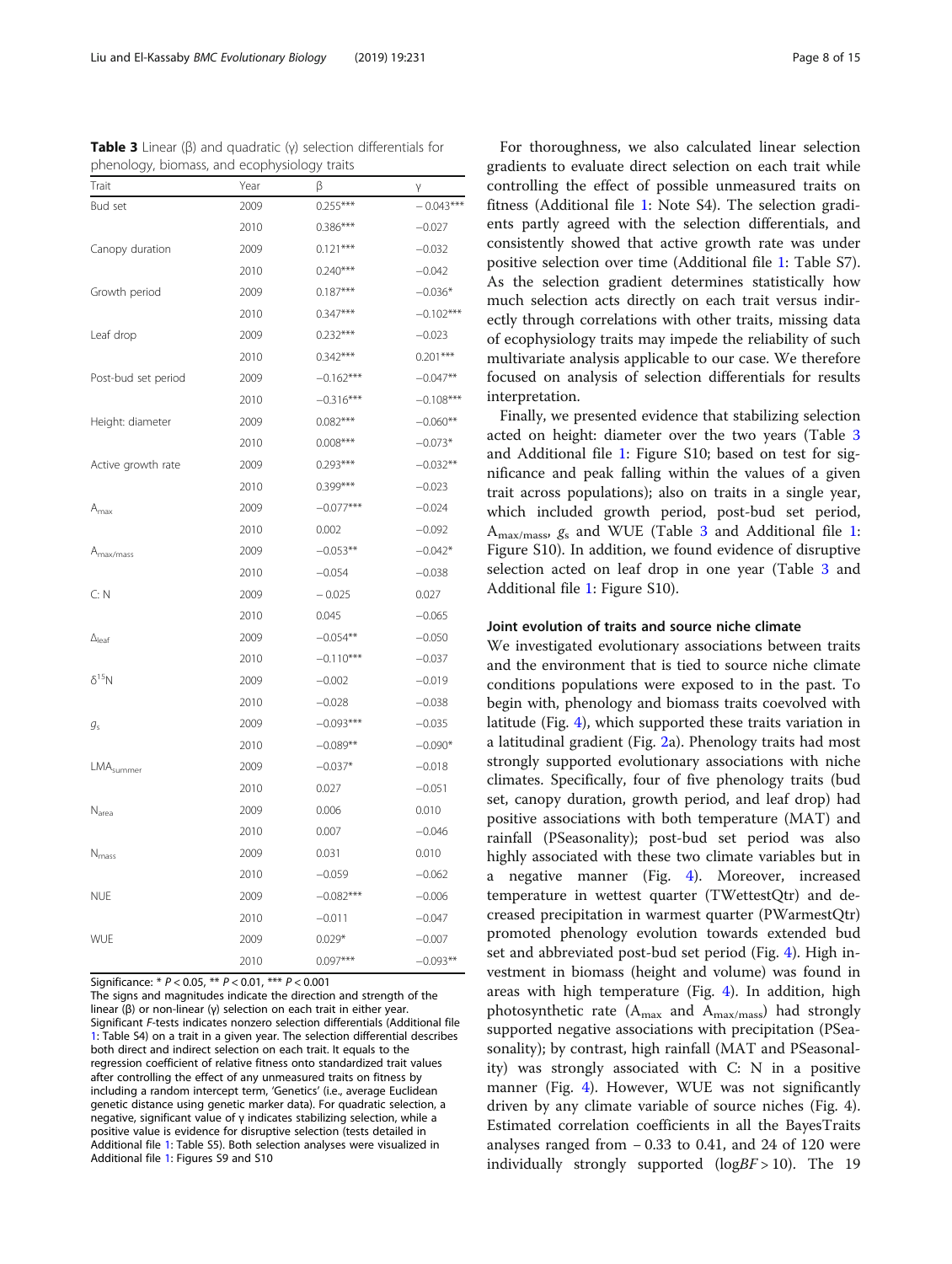<span id="page-8-0"></span>

additional correlations were moderately supported (10  $\ge$  $logBF > 5$ ; 28 had weak support ( $5 \ge logBF > 2$ ), and the remaining 49 lacked substantial support ( $logBF \le 2$ ). Around one-fifth (24 out of 120) of the comparisons had a Bayes factor that exceeded the threshold of 9.8 to hold across all comparisons (Fig. 4). Finally, we note that a species distribution model (unpubl. Work; Additional file [1:](#page-12-0) Figure S11) showed that Mean Annual Precipitation and Mean Annual Temperature contributed 40 and 39% to the model prediction, respectively; PSeasonality only accounted for 5.5% (more detail in Additional file [1](#page-12-0): Note S8). This indicates that climate variables key to population persistence may not directly drive trait evolution.

## **Discussion**

This study used common-gardens to study the contemporary evolution of a species to climate change and linked trait evolution and source niche climate to discern the joint evolution of traits with climatic niches in a macroevolutionary context. This study revealed that P. trichocarpa is likely to cope with environmental changes (e.g., extreme climates of drought) through the evolution of extended bud set and growth period, abbreviated post-bud set period, and increased drought resistance in ecophysiology.

## Patterns of phenotypic plasticity and its adaptability

In *P. trichocarpa*, population and temporal environment interacted to affect the strength and direction of plasticity in phenology and biomass traits. All five phenology and two biomass traits had significant differences among populations and between years with substantial population-by-year interactions (Table [2](#page-5-0) and Fig. [2a](#page-4-0)), highlighting the consequences of phenology and biomass changes in response to environmental differences. This corroborates relatively high plasticity in phenological events  $[32-34]$  $[32-34]$  $[32-34]$  $[32-34]$  and biomass allocation traits [[35\]](#page-13-0) in other woody species. By contrast, ecophysiology traits exhibited significant disparities between populations (Additional file [1](#page-12-0): Table S3 and Figure S5), in support of genetic differentiation among populations. This was in agreement with previous findings in, for instance,  $A_{\text{max}}$ ,  $\Delta_{\text{leaf}}$ ,  $g_s$ ,  $N_{\text{mass}}$ , and WUE [[36](#page-13-0)–[38\]](#page-14-0). However, not all ecophysiology traits showed significant plasticity and differed between years among populations (Additional file [1](#page-12-0): Table S3). This may be caused by biochemical and biophysical processes as responses to environmental conditions, largely influencing some ecophysiology traits, for instance,  $A_{\text{max}}$  [\[39](#page-14-0)] and  $\Delta_{\text{leaf}}$  [[40,](#page-14-0) [41](#page-14-0)]. Moreover, altering short-term ecophysiological processes may present an acclimation to environmental variation – a facultative and reversible form of plasticity [\[42,](#page-14-0) [43](#page-14-0)].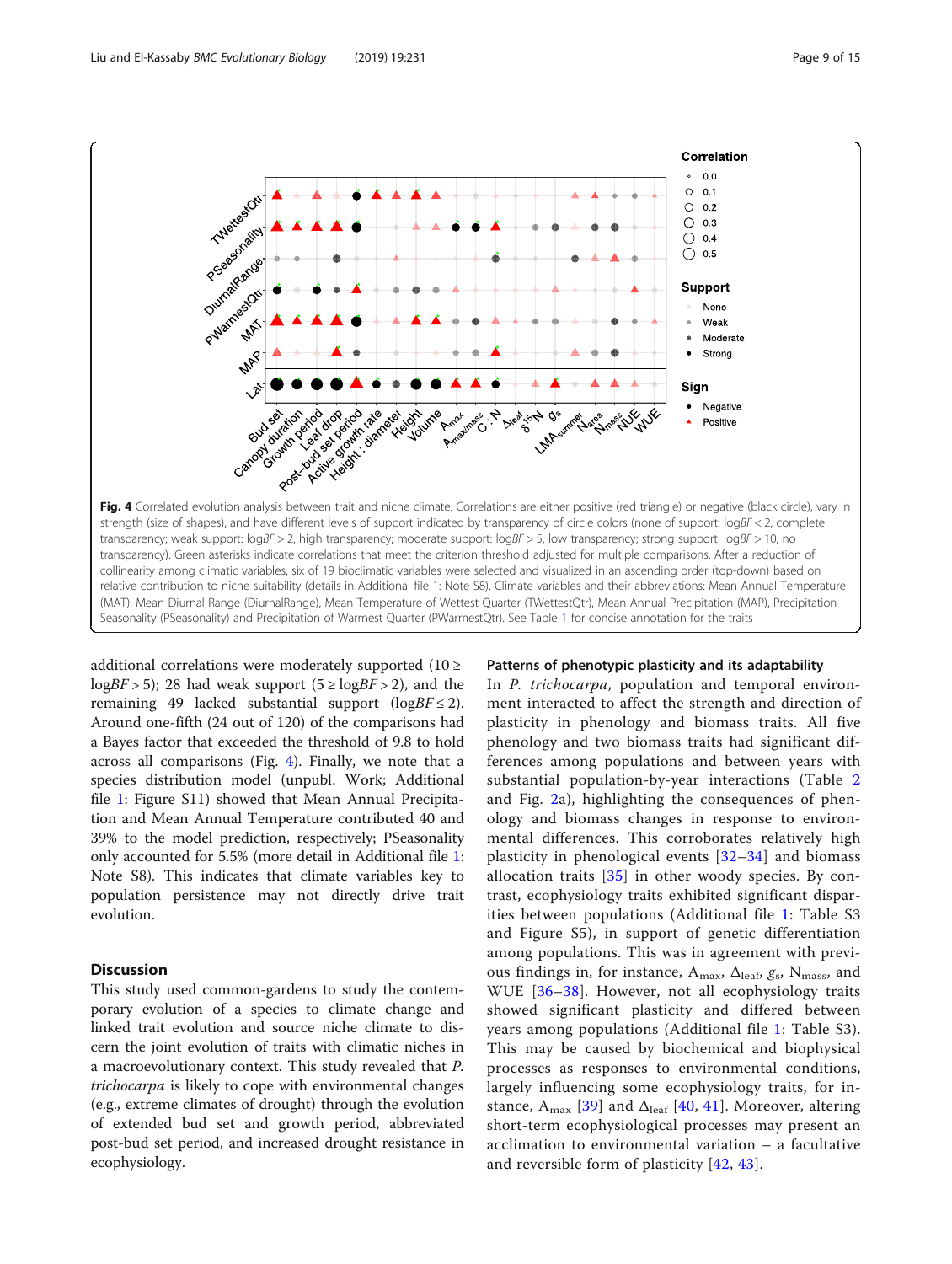Natural selection drives the evolution of phenotypic plasticity such that there must be genetic variation in plasticity on which selection can act [[44](#page-14-0)], leading to plasticity clines akin to genetically based counterparts. We found that populations in the northern deme were more plastic than those from the other two demes, southern or Oregon (Fig. [1B](#page-2-0) and Additional file [1](#page-12-0): Figure S5). Possibly because the northern populations are more plastic in response to forcing (warm spring temperatures) or have larger geographic differences in the photoperiod and forcing interactions or the chilling (intensity of winter temperature) and forcing requirements in the common garden than southern or Oregon populations. Based on phenology and biomass traits, populations had elevated or dampened mean trait values roughly in a latitude gradient (Fig. [2a](#page-4-0)). This is congruent with the evidence that more variable environments (e.g., shorter photosynthetic periods and harsh winters for the northern deme) facilitate the evolution of greater plasticity when environmental cues are predictable [[45](#page-14-0)–[47\]](#page-14-0). Furthermore, this divergence between northern and the other demes may be genetically arisen by reproductive isolation due to a natural barrier – no cottonwood belt [[48\]](#page-14-0), limiting gene flow between the two deme groups. Additionally, the studied populations were separated by topographic barriers and habitat for each population may be heterogeneous, possibly leading to the exposure to different selective pressures.

In addition to the observed genetic variation in plasticity, significant correlations between plasticity and fitness constitute another important component for the evolvability of plasticity [[49\]](#page-14-0). If plasticity can increase fitness in a new environment, then increased plasticity is expected to evolve; decreased plasticity might also evolve, if nonadaptive plasticity results in fitness decline [\[49\]](#page-14-0). Significant plasticity (i.e.,  $G \times E$  interactions in Table [2](#page-5-0) and Additional file [1](#page-12-0): Table S3) and fitness-plasticity relationships (Additional file [1](#page-12-0): Figure S8) indicate that increased plasticity in bud set, growth period, active growth rate, and WUE was likely to evolve; decreased plasticity in post-bud set period might coevolve as well due to its strong negative correlation with bud set ( $\rho = -0.99$ ,  $P < 0.0001$  $P < 0.0001$ ; Additional file 1: Table S2).

## Evolutionary potential for plasticity driven by natural selection

Individuals that can modify their development in different environments must be endowed with the ability to obtain high fitness. Temporal variation in fitness response to environmental changes quantifies the extent of temporal heterogeneity of selection, providing clues to better assess the cumulative patterns of adaptive variation over time  $[50-52]$  $[50-52]$  $[50-52]$  $[50-52]$ . With one exception to postbud set period, phenology traits were under significant positive selection (Table [3](#page-7-0)). This indicates that selection consistently favored extended durations of bud set, canopy (bud break to leaf drop), growth (bud break to final bud set) and leaf drop while disfavoring long post-bud set period (bud set to leaf drop), or rather, selecting for a shorter period between final bud set and timing of leaf drop. Contradictory to the selection pattern of WUE, most ecophysiology traits (e.g.,  $\Delta_{\text{leaf}}$  and  $g_s$ ) were under significant negative selection (Table [3\)](#page-7-0). Moreover, active growth rate and height: diameter were selected for over the two years (Table [3](#page-7-0)). It suggests that P. trichocarpa evolved toward increasing biomass accumulation (fitness gain) through extended canopy duration while abbreviated duration from final bud set to timing of leaf drop, which would occur through increased WUE to escape drought or improve drought tolerance [\[53](#page-14-0), [54](#page-14-0)]. This outcome supported that drought pressures were likely imposed on the propagules in the common garden (Fig. [1](#page-2-0)). Similar to the common-garden experiment, a resurrection study in an annual plant also documented rapid evolutionary changes in traits related to flowering phenology, drought tolerance (WUE), and reproductive fitness [\[55](#page-14-0)].

Furthermore, the selection analysis showed that given significant selections, all selection directions were consistent over time for single traits (Table [3](#page-7-0)). Without considering tests of significance, there were eight of 36 cases of selection whose direction reversed sign between years (Table [3](#page-7-0)). This supports temporal fluctuations were primarily found in traits that underwent relatively weak selection [[51\]](#page-14-0), with sampling errors inflating heterogeneity in most estimates of selection [[56\]](#page-14-0). Fluctuating selection can lead to evolutionary stasis if the direction of selection reverses sign frequently [\[51,](#page-14-0) [57\]](#page-14-0). These temporal changes in the sign of directional selection could manifest in stabilizing selection across multiple episodes of selection as populations repeatedly traverse the summit of a fitness peak [\[58,](#page-14-0) [59](#page-14-0)]. Evolutionary stasis arises if the position of the peak within phenotypic space is stable [[60\]](#page-14-0). Nonetheless, long-term studies are needed to test whether temporal variation in selection could account for the stability of genetic clines, although short-term directional selection is very frequent. In addition, we detected evidence for stabilizing selection in seven of the eight significant quadratic selection on traits, that is, selection in favor of intermediate trait values (Table [3](#page-7-0) and Additional file [1](#page-12-0): Figure S10; based on significance test and peak falling within data range).

## Joint evolution of phenotypic traits with climatic niches

Studying the joint evolution of traits with climate in a macroevolutionary context allows us to know historically evolutionary drivers and directions of traits and thus to better predict the impact of environmental changes on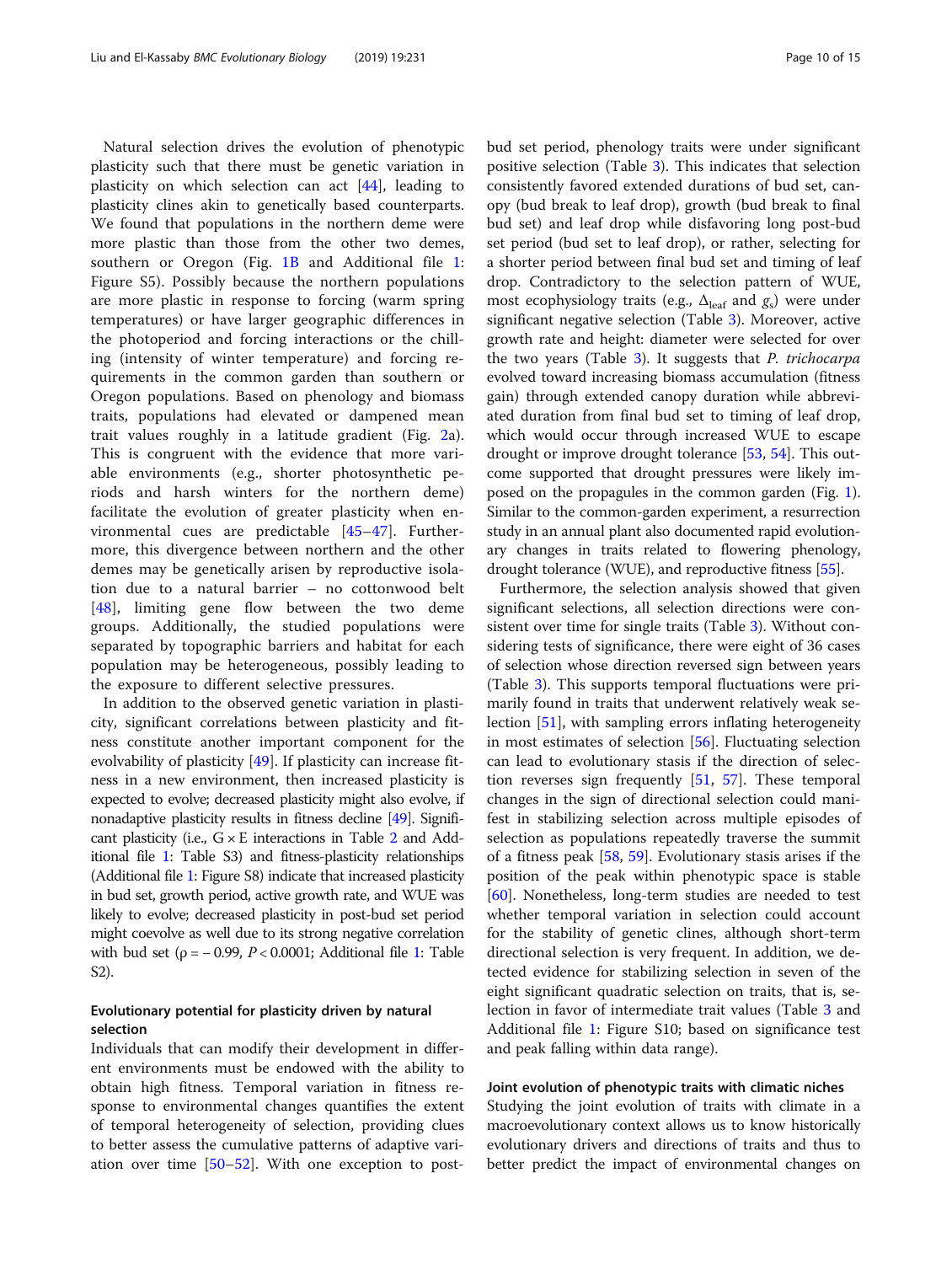trait evolution. The tendency for post-bud set period to be longer for plants from warmer climates (Fig. [4\)](#page-8-0) is consistent with countergradient variation  $[61]$ , while the other phenology traits showed cogradient variation (Fig. [4](#page-8-0)). Comparative analyses of niche macroevolution in plants have revealed that the evolution of some key traits (e.g., leaf forms and phenology) can facilitate the colonization of stressful environments within arid or cold climates [[62](#page-14-0), [63](#page-14-0)]. In this study, high genetic correlations among phenology and biomass traits prompt joint evolution of these traits driven by similar evolutionary forces (Additional file [1:](#page-12-0) Table S2). We confirmed that both phenology and biomass traits were driven by common climate variables (e.g., MAT; Fig. [4\)](#page-8-0) and respectively distinct climates (e.g., PSeasonality for phenology and TWettestQtr for biomass; Fig. [4\)](#page-8-0). Of these, Mean Annual Temperature and Precipitation Seasonality were most important in influencing traits (Fig. 4); the former was found to considerably contribute to species distribution (39%) based on a species distribution modeling (Additional file [1:](#page-12-0) Figure S11 and Note S7; unpubl. work). However, Mean Annual Precipitation had a substantial contribution to species distribution (40%) but played a less important role in the evolution of studied traits, except for leaf drop and  $C: N$  (Fig. [4\)](#page-8-0).

#### Caveats and limitations

To examine phenotypic plasticity in plants, multiple common gardens with different environmental conditions are usually established, where clones are planted. Such an experimental design permits assessing plastic responses of individuals with the same genetic makeup but exposed to differential environments at the same time [\[16](#page-13-0)]. For long-lived trees, a workable approach is to cultivate clonal ramets in greenhouse and then outplant propagules in common gardens; before propagules are well acclimated to field planting sites for trait measurements, additional 5–6 years are needed, in addition to propagules' production (e.g., [[64](#page-14-0)–[66](#page-14-0)] for common garden approaches used in forest trees). However, there remain potential issues in testing plasticity for those propagules: ontogeny confounded with plasticity; microbiome interacting with developing roots; moreover, as plant ages, decreased growth rate and increased leaf mass per unit area (LMA) due to decreased foliar biomass can be expected. All these factors should be considered and teased apart from plastic responses as best one can, for example, modeling with plant development terms included.

This large-scale study reasonably allows plasticity testing based on temporally environmental changes in a common garden, on the grounds that the study spanned two consecutive years using branch cuttings rooted for 9–10 years and propagules were exposed to stronger environmental pressures over the two years compared with

the settings of tree origins (Fig. [1](#page-2-0)b); moreover, there were obviously environmental fluctuations between both years (Additional file [1](#page-12-0): Figure S2). We additionally found that the expression of traits over the two years were highly correlated with the environmental conditions of the common garden (Fig. [1c](#page-2-0)). Altogether, these results point to plastic responses to environmental conditions instead of ontogeny effects playing a main role in changes in expressed traits over time.

## Conclusions

While genetic clines in traits of ecological relevance are relatively fixed, changing environmental conditions may alter the shape of these clines by imposing novel selection. Understanding the magnitude and direction of phenotypic plasticity and selection permits predicting the evolutionary potential for the adaptability of plasticity to environmental changes; further combining with trait evolution jointly with climatic niches ascertains possible long-term tendencies of trait evolution under climate change. In general, natural selection imposed on phenology and biomass traits prevailed over on ecophysiology counterparts (Fig. [3](#page-6-0)). Trait- or plasticity-fitness relationships (Additional file [1:](#page-12-0) Figures S7 and S8) and selection analysis (Table [3\)](#page-7-0) consistently showed that plasticity of bud set, growth period, active growth rate, and WUE is adaptive (significant positive selection and strong positive correlation between plasticity and relative fitness) over time, in contrast to that of post-bud set period in a nonadaptive direction (negative selection and plasticity-fitness correlation). Analysis for the joint evolution of traits with source niche climate illustrated that bud set and growth period were strongly driven by MAT and PSeasonality in a positive direction, contrasting to strong negative correlations with post-bud set period (Fig. [4\)](#page-8-0). Overall, we presented evidence that P. trichocarpa is able to increase fitness via increasing active growth rate (biomass) and likely to extend bud set and entire growth period as responses to less limiting temperature (including less frequent frost events) due to climate change, reconciled by abbreviating the duration from final bud set to the onset of leaf drop, and increase drought resistance via increasing WUE. Therefore, this study shows evidence that phenotypic plasticity likely represents a vital flexibility that long-lived trees could use to adapt to rapidly changing environments.

## Methods

## Study system and common garden

Branch cuttings were collected from naturally growing trees of Populus trichocarpa Torr. & A. Gray by British Columbia Ministry of Forests, Lands and Natural Resource Operations [\[48](#page-14-0)]. These trees were located in 29 drainages (topographic units separated by watershed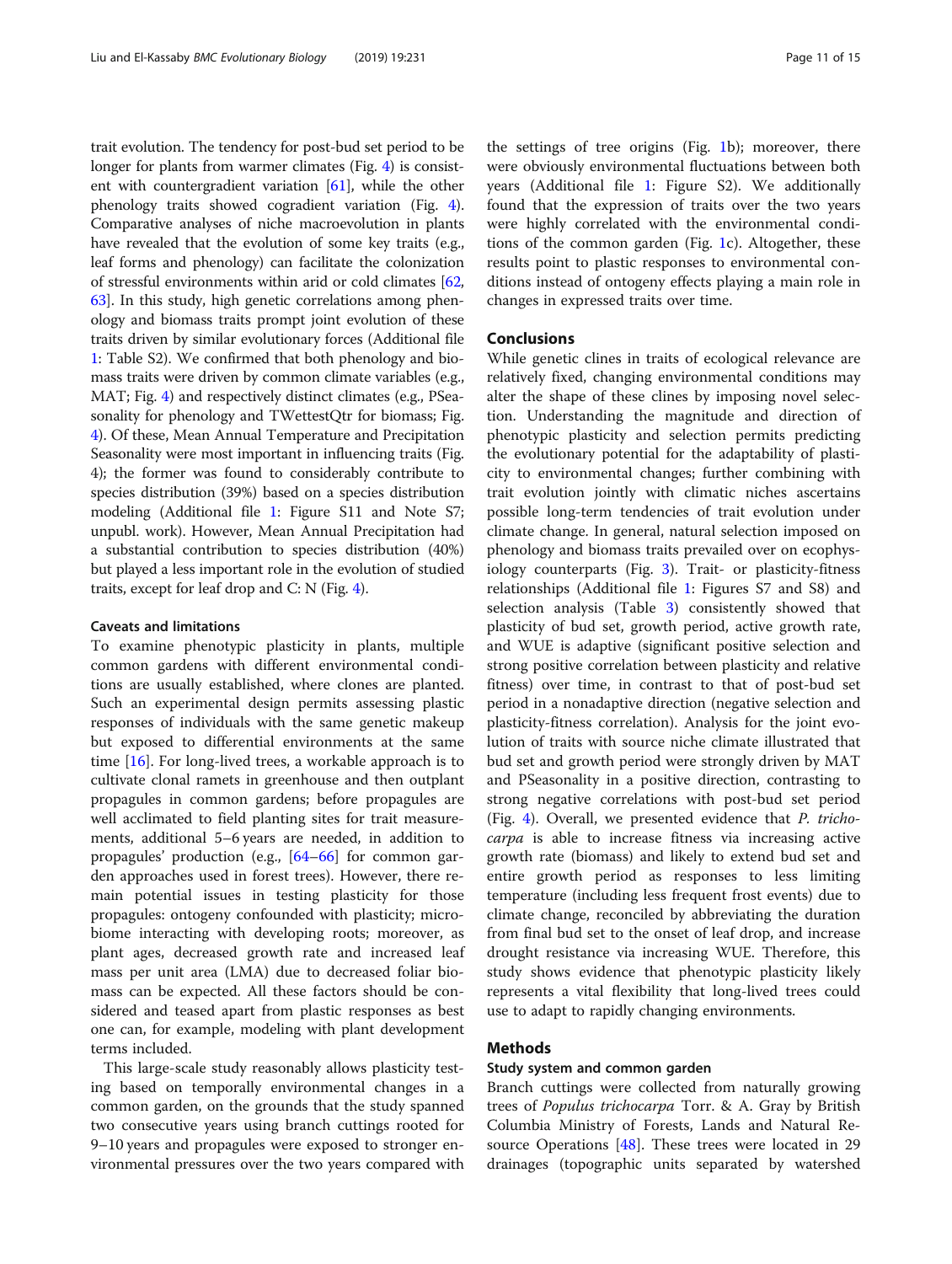barriers) extending 14° in latitude (45.6–59.6°N) spanning the species' geographic distribution range (44 to 60°N, − 121 to − 138°W) in the Pacific Northwest (Additional file [1](#page-12-0): Figure S1). Cuttings were rooted and outplanted at Surrey, British Columbia, Canada (49.19°N, − 122.85°W, 134 masl) in 2000. In spring 2008, propagules were collected from the Surrey site and used to establish a randomized, replicated common garden at the University of British Columbia Research Totem Field (49.26°N, − 123.25°W, 82 masl) [\[67\]](#page-14-0). Field assessments of a suite of traits in the common garden were conducted in three consecutive years (N.B. 2008 only for height) for 403 P. trichocarpa individuals, and each individual was replicated by 4–20 clonal ramets. These individuals were grouped into 139 provenances within the 29 drainages (populations, hereafter) and based on genetic population structure deciphered by genetic markers [[68](#page-14-0)], they belong to three demes (i.e., northern, southern, and Oregon (southernmost); Additional file [1](#page-12-0): Table S1 and Figure S1).

#### Trait measurements

The measurements of phenology, biomass, and ecophysiology traits have previously been described ([\[69](#page-14-0)]; also see Additional file [1:](#page-12-0) Note S1 and Table [1](#page-3-0) for concise annotation). Briefly, seasonal canopy events were recorded directly from observations of trees and calculated additional traits based on phenological date information. The Julian dates of phenological events were recorded for each tree, including bud break, final bud set and leaf drop. Phenology events were marked using visual observations of the terminal bud on the main bole or canopy as a whole. General growth was estimated at the end of each season by measuring tree height and basal diameter at 10 cm from the ground. Active growth rate was determined from yearly height gain divided by the growth period. All ecophysiology traits measurements assessed by gas exchange using either a LI-COR 6400 or LI-COR 6400 XT portable infrared gas exchange system (LI-COR Biosciences). Three gas exchange traits were directly measured including maximum photosynthetic rate  $(A<sub>max</sub>)$ , stomatal conductance  $(g<sub>s</sub>)$ , and instantaneous water-use efficiency (WUE) as determined by photosynthetic rate over transpiration under constant vapor pressure deficit. After gas exchange sampling, two leaf tissue discs were taken using a standard, hand-held punch from an upper canopy leaf on each tree. Samples were oven dried at 50 °C for 48 h and weighed to determine leaf mass per unit area (LMA) and to calculate photosynthetic rate per unit dry mass  $(A<sub>max/max</sub>)$ . Between 2 and 2.5 mg of dried tissue was analyzed for carbon (C) and nitrogen (N) content and stable isotope ratios ( $\delta^{13}C$ and  $\delta^{15}$ N, respectively). Based on these data, C to N ratio (C: N), leaf N content per unit area ( $N_{area}$ ) and per unit dry mass  $(N_{\text{mass}})$  and photosynthetic N-use

efficiency (NUE).  $\delta^{13}C$  values were used with correction for sampling date to obtain net discrimination  $(\Delta_{\text{leaf}})$  as a proxy measurement for time-integrated WUE.

## Statistical analysis

All statistical analyses were carried out in R v.3.5.1 [\[70](#page-14-0)]. All *P*-values throughout this study were adjusted using the sequential Bonferroni correction [[71\]](#page-14-0). Additional details of this section are available in the Supplemental Methods (Additional file [1](#page-12-0): Notes S3-S8).

#### Partitioning variance at population and temporal levels

We utilized univariate REML-linear mixed models (LMMs) to partition population and environment contributions to the variation in each of the 18 study traits (type III ANOVA using the R packages lme4 and lmerTest [\[72](#page-14-0), [73](#page-14-0)];). We specified separate models for each trait with fixed effects including Year of measurement in a common garden (Year), Population (nested in Year), and their interactions (more details in Additional file [1](#page-12-0): Note S3). A significant Year effect indicates plastic responses to environmental conditions (i.e., trait plasticity) and a significant Population effect indicates population-level differences in traits (i.e., genetic differentiation). Year × Population interaction implies plastic responses differ among populations (i.e., different plasticity among populations reflected by  $G \times E$  interactions [[74](#page-14-0)];). Moreover, we included a random factor, 'Genetics', estimated by the average Euclidean genetic distance between genotypes using genetic marker (single nucleotide polymorphism) data. To quantify plasticity at the population level and between years, we estimated ordinary leastsquares (OLS) mean trait values for the fixed effects. We extracted OLS values for a specific fixed effect from the LMM by using the 'lsmean' function of the R package lsmeans [[75\]](#page-14-0). OLS mean trait values for Year, Population, and Year  $\times$  Population effects were used to quantify plasticity. In addition, we performed Spearman's rank correlation tests of the OLS means for the Population fixed effect to verify the correlations of the traits.

## $Q_{ST}$ - $F_{ST}$  comparisons

To test the hypothesis that the study traits differentiation among populations is driven by natural selection, we estimated levels of trait divergence based on  $Q_{ST}$  – the quantitative genetic equivalent of  $F_{ST}$  [[76](#page-14-0), [77](#page-14-0)].  $Q_{ST}$  was estimated following the method of [\[78\]](#page-14-0). The additive variance components between ( $\sigma_{between}^2$ ) and within ( $\sigma_{within}^2$ ) populations for each trait were obtained through nested ANOVA (i.e., provenances nested within populations) using the Markov chain Monte Carlo (MCMC) approach in the R package MCMCglmm [[79](#page-14-0)]. In a Bayesian framework, each model employed resampling strategies across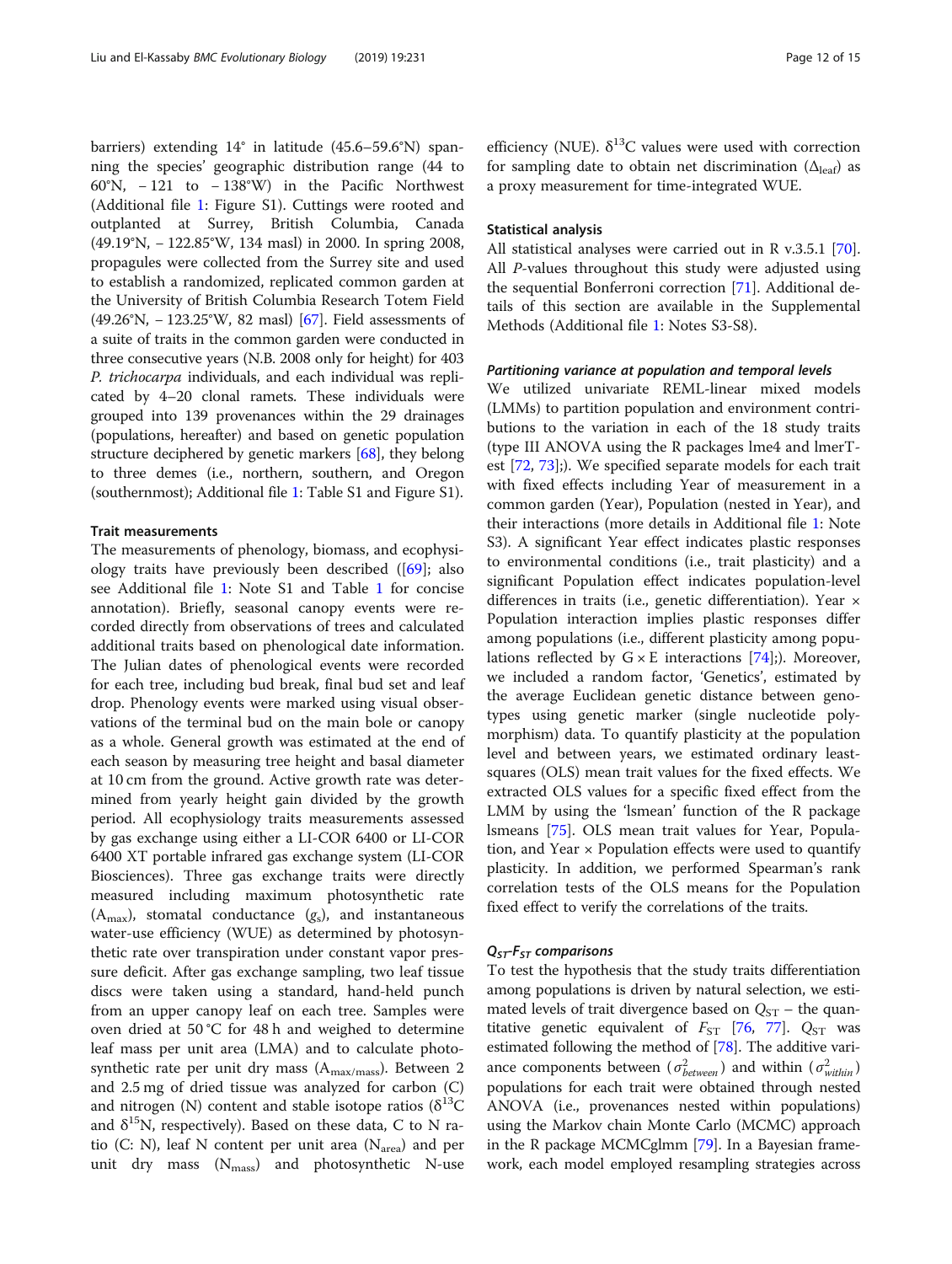<span id="page-12-0"></span>individuals within population and specifically, we used inverse Wishart priors and an MCMC of 50,000 iterations with a burn-in of 10%. Some traits were log or square root transformed to improve homoscedasticity.  $Q_{ST}$  was calculated as  $\sigma_{between}^2$  /  $(\sigma_{between}^2 + 2\sigma_{within}^2)$  and pairwise neutral<br>Equations for the 29 populations had been selected  $F_{ST}$  estimates for the 29 populations had been calculated [[68](#page-14-0)]. If  $Q_{ST}$  value significantly exceeds  $F_{ST}$ , divergent selection can be inferred, whereas the null hypothesis that phenotypic differences are consistent with drift alone cannot be rejected if  $Q_{ST}$  does not differ significantly from  $F_{ST}$  [[76,](#page-14-0) [77](#page-14-0), [80](#page-14-0)].

#### Phenotypic selection analysis

Prior to selection analysis, fitness was graphed against plasticity of each trait across populations. The fitnessplasticity relationship simply showcased whether plasticity of a given trait was in an adaptive direction. Here, the plasticity of a genotype was calculated as the mean difference in trait values between the two years [\[81\]](#page-14-0) and annual height gain was used as a proxy for fitness. Selection analyses [\[82\]](#page-14-0) were then performed in each year using linear mixed models to assess whether changes in phenology, biomass, and ecophysiology traits were adaptive and followed directional selection. Standardized linear (β) and quadratic (γ) selection differentials were estimated as the regression coefficients of relative fitness on the standardized mean trait values of genotypes in each year [\[83\]](#page-14-0). Our objective was to estimate the influence of a fitness function likely to vary between populations, and shifting over time, and thus we relativized fitness and standardized trait values (Z-scores) [[84](#page-14-0)]. Moreover, these models included a random intercept 'Genetics' term to control possible effects of unmeasured traits on fitness. Additionally, we tested whether directional selection on each trait was temporally heterogeneous by pooling data from both years and then fitting a mixed-effects ANCOVA model with an additional Year  $\times$  Trait (β) interaction term (details in Additional file 1: Note S4). Separate linear and quadratic models were conducted for each year to retrieve selection differentials (β and γ) and *P*-values. The parameter estimate from the quadratic regressions were doubled to obtain the quadratic selection differentials (details in Additional file 1: Note S5) [\[85\]](#page-14-0). In all cases, significance was assessed by performing permutation tests with 5000 bootstrap samples. Finally, relative fitness residuals of all individuals in each year (Additional file 1: Note S6) were regressed onto standardized trait values in a linear or quadratic way such that the comparisons of trait selection analysis can be directly visualized between years.

#### Coevolution of traits with source niche climate

We tested the hypothesis that phenotypic trait evolution is driven by source niche climate using the program

BayesTraits [\[86](#page-14-0)] implemented in the R wrapper package 'btw'. This program analyzes continuous phenotypes using a phylogenetically generalized least-squares approach under the assumption of Brownian motion, estimating correlation coefficients and measures of support for correlated evolution between variables. A phylogenetic tree for the individuals was constructed using individual Euclidean genetic distance (Additional file 1: Figure S12; unpubl. work). For each set of phylogenetic tree and phenotypes or climate variables, we assessed a model using the continuous function under an MCMC setting, estimating the log marginal likelihood using the stepping stone method with 100 stones and 1000 iterations per stone. We estimated the log Bayes factor (logBF) for the dependent model (correlation between variables allowed) against the independent model (all correlations fixed to zero) as twice the difference between the estimated log marginal likelihoods. We interpreted comparisons where  $logBF > 2$ , 5 or 10 as having weak, moderate, or strong support, respectively (see Additional file 1: Note S7 and S8 for more details).

#### Supplementary information

Supplementary information accompanies this paper at [https://doi.org/10.](https://doi.org/10.1186/s12862-019-1553-6) [1186/s12862-019-1553-6.](https://doi.org/10.1186/s12862-019-1553-6)

Additional file 1. Table S1. Information about the study populations. Table S2. Pairwise Spearman's rank correlations for the trait genetic relationship among the 29 populations calculated using population-level ordinary least-squares mean trait values. Table S3. Statistics from REMLlinear mixed models of ecophysiology traits for the comparison of trait responses across 29 Populations in two years (i.e. temporal Environments) and Year  $\times$  Population interactions. Table S4. Linear phenotypic selection analysis (selection differentials) of the 18 traits over two years. Table S5. Non-linear (quadratic) selection differentials of the 18 traits over two years. Table S6. Test for heterogeneity of directional selection on the 18 traits between years. Table S7. Linear phenotypic selection gradients of the 18 traits over two years. Figure S1. 29 natural Populus trichocarpa populations marked on the map with this species' geographic distribution range shaded in grey. Figure S2. Climate of the common garden over the trait measurement periods 2008-2010. Figure S3. Best linear unbiased predictions (BLUPs) for each genotype by trait. Figure S4. Estimated phenology and biomass trait values for each genotype compared by year. Figure S5. Population and temporal environment affects ecophysiology traits independently. Figure S6. Population and temporal environment affects ecophysiology traits through their interactions. Figure S7. Correlation between standardized traits (Z-scores) and relative fitness (scaled height gain over single years). Figure S8. Fitness (height gain) and plasticity (reaction norm) relationship for the study traits. Figure S9. Visualization of linear selection differentials for each of the 18 traits. Figure S10. Visualization of quadratic selection differentials for each of the 18 traits. Figure S11. Present-day P. trichocarpa suitability scores across its distribution range. Figure S12. Individual phylogeny based on individual Euclidean genetic distance. Note S1. Trait measurements. Note S2. Climate data over the period of trait measurements (2008-2010). Note S3. REML-linear mixed model to partition variance in the 18 traits. Note S4. Estimating directional selection in each year. Note S5. Estimating quadratic selection in each year. Note S6. Estimating relative fitness residuals in each year. Note S7. Analysis of the joint evolution of traits and source niche climate. Note S8. Niche suitability identifying key climate variables for species persistence.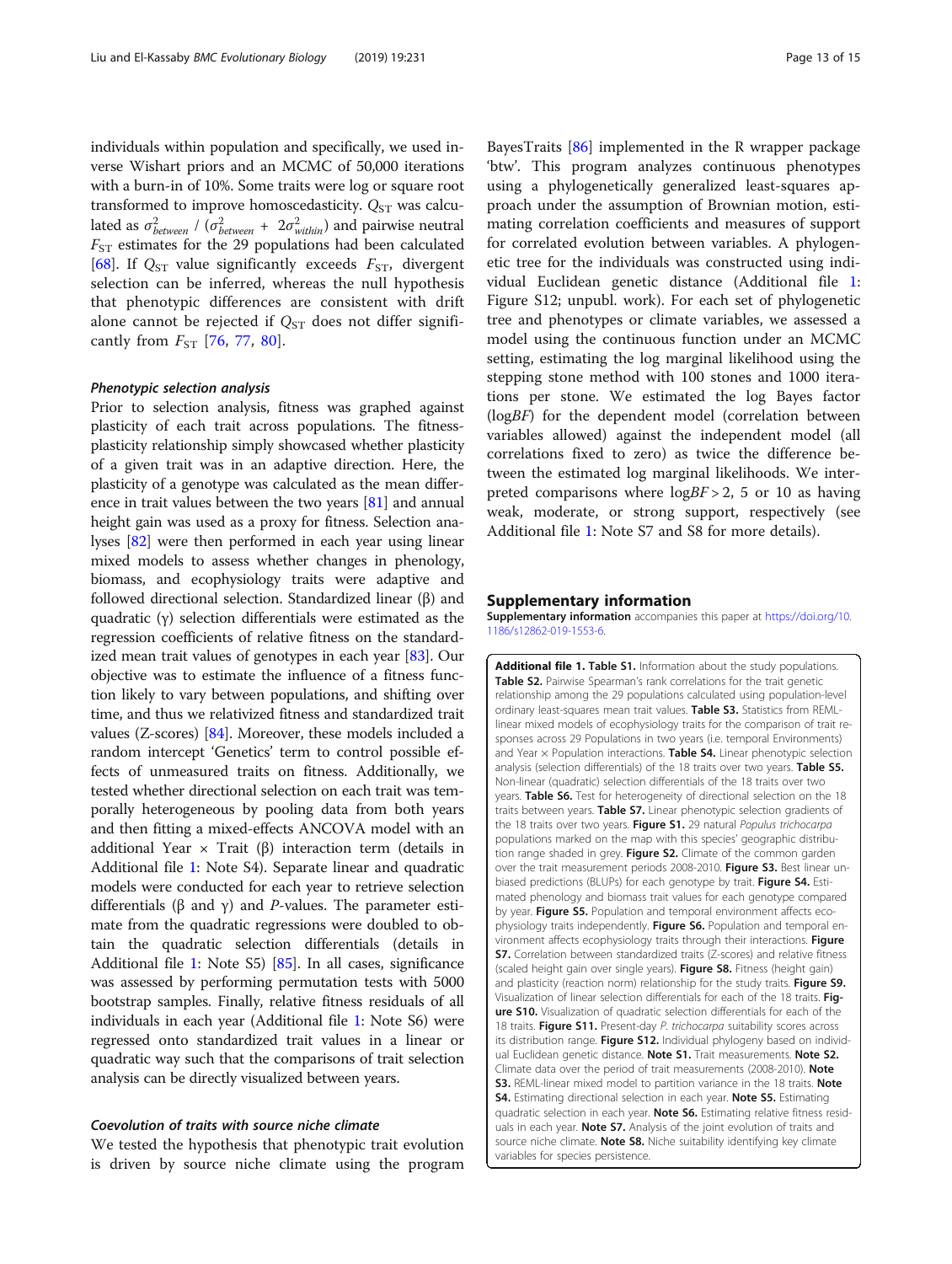#### <span id="page-13-0"></span>Acknowledgements

We thank O. Ronce (Univ. Montpellier II) for helpful discussion when conceiving of this study and B. Shipley (Univ. Sherbrooke) for his general comments on the first draft of the manuscript. We are equally thankful for the Editor and two anonymous referees whose comments have largely improved the completeness of this paper.

#### Statement of sample material

We declare that the plant material used in this study was propagated under the permission from the British Columbia Ministry of Forests, Lands, Natural Resource Operations and Rural Development and followed the established rules and regulations.

#### Authors' contributions

Y.L. conceived this study, performed data analyses, and wrote the manuscript; Y.A.E. led and coordinated the project. All authors read and approved the final manuscript.

#### Funding

This work was supported by funds of the Genome British Columbia Applied Genomics Innovation Program (Project 103BIO) and the Genome Canada Large-Scale Applied Research Program (POPCAN; project 168BIO) to leading PIs of the POPCAN team (Y. A. El-Kassaby, C. J. Douglas, R. D. Guy, S. D. Mansfield, and Q. C. B. Cronk), and by a National Sciences and Engineering Research Council of Canada Discovery Grant to Y. A. El-Kassaby.

#### Availability of data and materials

All original data supporting the findings of this study have been made available at Dryad Digital Repository [[87\]](#page-14-0). The original genotyping data of the POPCAN project have been deposited on SRA under the accession PRJNA276056.

#### Ethics approval and consent to participate

Not applicable.

#### Consent for publication

Not applicable.

#### Competing interests

The authors declared that no competing interests exist.

#### Received: 11 April 2019 Accepted: 5 December 2019 Published online: 26 December 2019

#### References

- 1. Walther G-R, Post E, Convey P, Menzel A, Parmesan C, Beebee TJC, Fromentin J-M, Hoegh-Guldberg O, Bairlein F. Ecological responses to recent climate change. Nature. 2002;416:389–95.
- 2. Root TL, Price JT, Hall KR, Schneider SH, Rosenzweig C, Pounds JA. Fingerprints of global warming on wild animals and plants. Nature. 2003; 421(6918):57–560.
- 3. Allen CD, Breshears DD, McDowell NG. On underestimation of global vulnerability to tree mortality and forest die-off from hotter drought in the Anthropocene. Ecosphere. 2015;6(8).
- 4. Midgley GF, Bond WJ. Future of African terrestrial biodiversity and ecosystems under anthropogenic climate change. Nat Clim Chang. 2015; 5(9):823–9.
- 5. Anderegg WRL, Kane JM, Anderegg LDL. Consequences of widespread tree mortality triggered by drought and temperature stress. Nat Clim Chang. 2013;3(1):30–6.
- 6. Asner GP, Brodrick PG, Anderson CB, Vaughn N, Knapp DE, Martin RE. Progressive forest canopy water loss during the 2012–2015 California drought. Proc Natl Acad Sci U S A. 2016;113(2):E249–55.
- 7. Cook BI, Smerdon JE, Seager R, Coats S. Global warming and 21st century drying. Clim Dyn. 2014;43(9):2607–27.
- Bradshaw AD. Evolutionary significance of phenotypic plasticity in plants. Adv Genet. 1965;13:115–55.
- Bradshaw AD. Unravelling phenotypic plasticity -- why should we bother? New Phytol. 2006;170(4):644–8.
- 10. Baldwin JM. A new factor in evolution. Am Nat. 1896;30(354):441–51.
- 11. Price TD, Qvarnström A, Irwin DE. The role of phenotypic plasticity in driving genetic evolution. P Roy Soc B Biol Sci. 2003;270(1523):1433–40.
- 12. Ghalambor CK, McKay JK, Carroll SP, Reznick DN. Adaptive versus nonadaptive phenotypic plasticity and the potential for contemporary adaptation in new environments. Funct Ecol. 2007;21(3):394–407.
- 13. Sultan SE. Phenotypic plasticity for plant development, function and life history. Trends Plant Sci. 2000;5(12):537–42.
- 14. Hairston NG Jr, Holtmeier CL, Lampert W, Weider LJ, Post DM, Fischer JM, Cáceres CE, Fox JA, Gaedke U. Natural selection for grazer resistance to toxic cyanobacteria: evolution of phenotypic plasticity? Evolution. 2001;55(11):2203–14.
- 15. Gomulkiewicz R, Kirkpatrick M. Quantitative genetics and the evolution of reaction norms. Evolution. 1992;46(2):390–411.
- 16. Aitken SN, Bemmels JB. Time to get moving: assisted gene flow of forest trees. Evol Appl. 2016;9(1):271–90.
- 17. Joshi J, Schmid B, Caldeira MC, Dimitrakopoulos PG, Good J, Harris R, Hector A, Huss-Danell K, Jumpponen A, Minns A, et al. Local adaptation enhances performance of common plant species. Ecol Lett. 2001;4(6):536–44.
- 18. Angert AL, Schemske DW. The evolution of species' distributions: reciprocal transplants across the elevation ranges of Mimulus cardinalis and M. Evolution. 2005;59(8):1671–84.
- 19. Hereford J. A quantitative survey of local adaptation and fitness trade-offs. Am Nat. 2009;173(5):579–88.
- 20. Bellard C, Bertelsmeier C, Leadley P, Thuiller W, Courchamp F. Impacts of climate change on the future of biodiversity. Ecol Lett. 2012;15(4):365–77.
- 21. Garcia RA, Cabeza M, Rahbek C, Araújo MB. Multiple dimensions of climate change and their implications for biodiversity. Science. 2014;344(6183): 1247579.
- 22. Alberto FJ, Aitken SN, Alía R, González-Martínez SC, Hänninen H, Kremer A, Lefèvre F, Lenormand T, Yeaman S, Whetten R, et al. Potential for evolutionary responses to climate change - evidence from tree populations. Glob Change Biol. 2013;19(6):1645–61.
- 23. Wang T, Hamann A, Yanchuk A, O'Neill GA, Aitken SN. Use of response functions in selecting lodgepole pine populations for future climates. Glob Change Biol. 2006;12(12):2404–16.
- 24. Matyas C. Modeling climate change effects with provenance test data. Tree Physiol. 1994;14:797–804.
- 25. McKown AD, Klápště J, Guy RD, El-Kassaby YA, Mansfield SD. Ecological genomics of variation in bud-break phenology and mechanisms of response to climate warming in Populus trichocarpa. New Phytol. 2018.
- 26. Porth I, Klápště J, Skyba O, Hannemann J, McKown AD, Guy RD, DiFazio SP, Muchero W, Ranjan P, Tuskan GA, et al. Genome-wide association mapping for wood characteristics in Populus identifies an array of candidate single nucleotide polymorphisms. New Phytol. 2013;200(3):710–26.
- 27. McKown AD, Guy RD, Quamme L, Klápště J, La Mantia J, Constabel CP, El-Kassaby YA, Hamelin RC, Zifkin M, Azam MS. Association genetics, geography and ecophysiology link stomatal patterning in Populus trichocarpa with carbon gain and disease resistance trade-offs. Mol Ecol. 2014;23(23):5771–90.
- 28. Montesinos-Navarro A, Wig J, Xavier Pico F, Tonsor SJ. Arabidopsis thaliana populations show clinal variation in a climatic gradient associated with altitude. New Phytol. 2011;189(1):282–94.
- 29. Kooyers NJ, Gage LR, Al-Lozi A, Olsen KM. Aridity shapes cyanogenesis cline evolution in white clover (Trifolium repens L.). Mol Ecol. 2014;23(5):1053–70.
- 30. Ghalambor CK, Hoke KL, Ruell EW, Fischer EK, Reznick DN, Hughes KA. Nonadaptive plasticity potentiates rapid adaptive evolution of gene expression in nature. Nature. 2015;525(7569):372–5.
- 31. Arnold PA, Kruuk LEB, Nicotra AB. How to analyse plant phenotypic plasticity in response to a changing climate. New Phytol. 2019;0(0).
- 32. Kramer K. Phenotypic plasticity of the phenology of seven European tree species in relation to climatic warming. Plant Cell Environ. 1995;18(2):93–104.
- 33. Vitasse Y, Bresson CC, Kremer A, Michalet R, Delzon S. Quantifying phenological plasticity to temperature in two temperate tree species. Funct Ecol. 2010;24(6):1211–8.
- 34. Tansey CJ, Hadfield JD, Phillimore AB. Estimating the ability of plants to plastically track temperature-mediated shifts in the spring phenological optimum. Glob Change Biol. 2017;23(8):3321–34.
- 35. Callaway RM, Pennings SC, Richards CL. Phenotypic plasticity and interactions among plants. Ecology. 2003;84(5):1115–28.
- 36. Friend AD, Woodward FI, Switsur VR. Field measurements of photosynthesis, stomatal conductance, leaf nitrogen and  $\delta^{13}$ C along altitudinal gradients in Scotland. Funct Ecol. 1989;3:117–22.